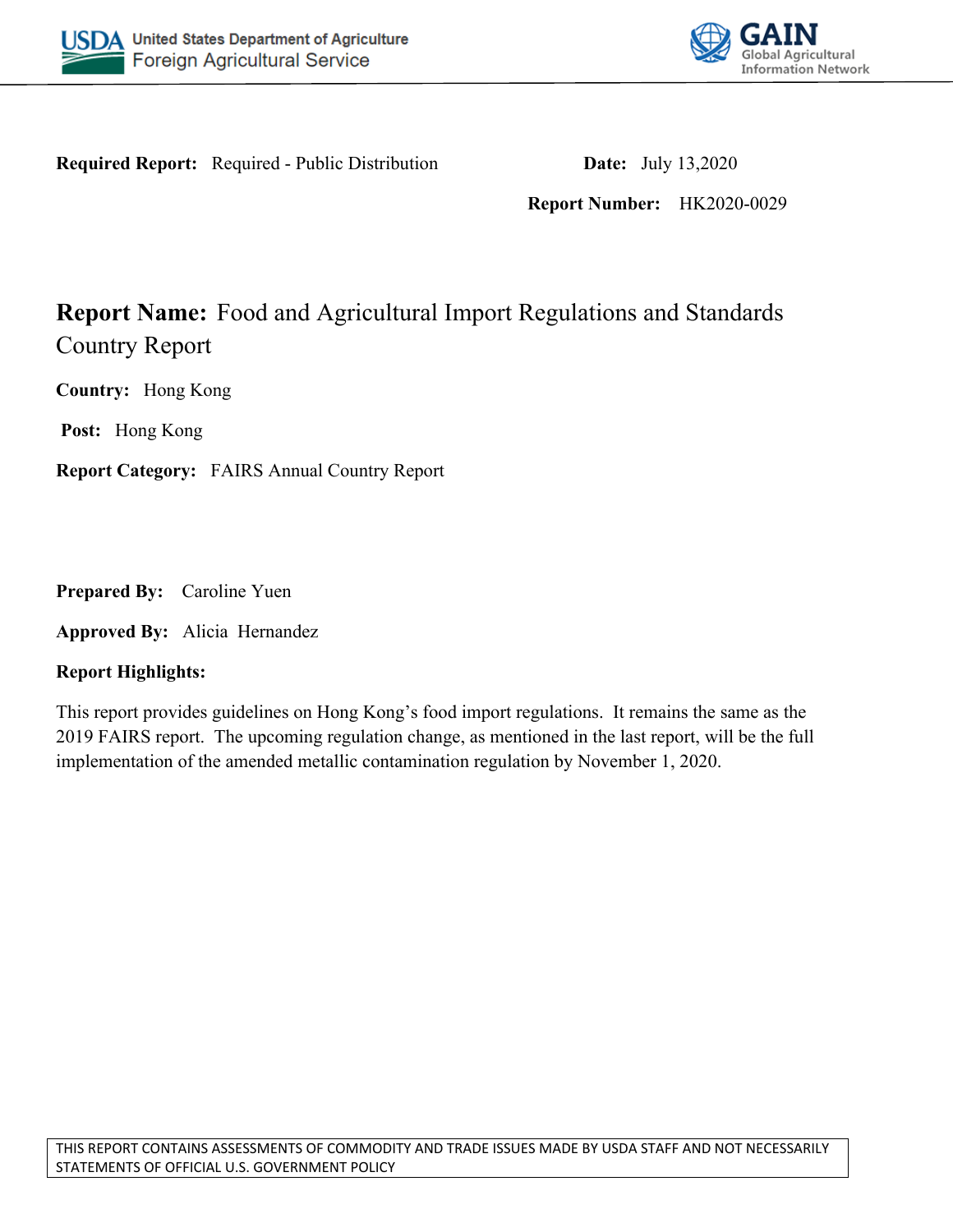**This report was prepared by the Agricultural Trade Office of the USDA/Foreign Agricultural Service in Hong Kong for U.S. exporters of domestic food and agricultural products. While every possible care was taken in the preparation of this report, information provided may not be completely accurate either because policies have changed since its preparation, or because clear and consistent information about these policies was not available. It is highly recommended that U.S. exporters verify the full set of import requirements with their foreign customers, who are normally best equipped to research such matters with local authorities, before any goods are shipped. FINAL IMPORT APPROVAL OF ANY PRODUCT IS SUBJECT TO THE IMPORTING REGION'S RULES AND REGULATIONS AS INTERPRETED BY BORDER OFFICIALS AT THE TIME OF PRODUCT ENTRY.**

#### **Table of Contents**

### <span id="page-1-0"></span>**Section I: General Food Laws**

Hong Kong is a Special Administrative Region of the People's Republic of China with its Basic Law (mini-constitution) reflecting the "one country, two systems" concept. Hong Kong maintains distinct social, economic, judicial, and political systems, and food and agricultural import regulations that are separate from those of mainland China (until 2047) with the exception of foreign affairs and defense.

Hong Kong participates in international organizations and trade agreements under the name "Hong Kong, China." While a separate member of the World Trade Organization (WTO) and the Asia-Pacific Economic Cooperation (APEC), Hong Kong participates in Codex and the World Organization for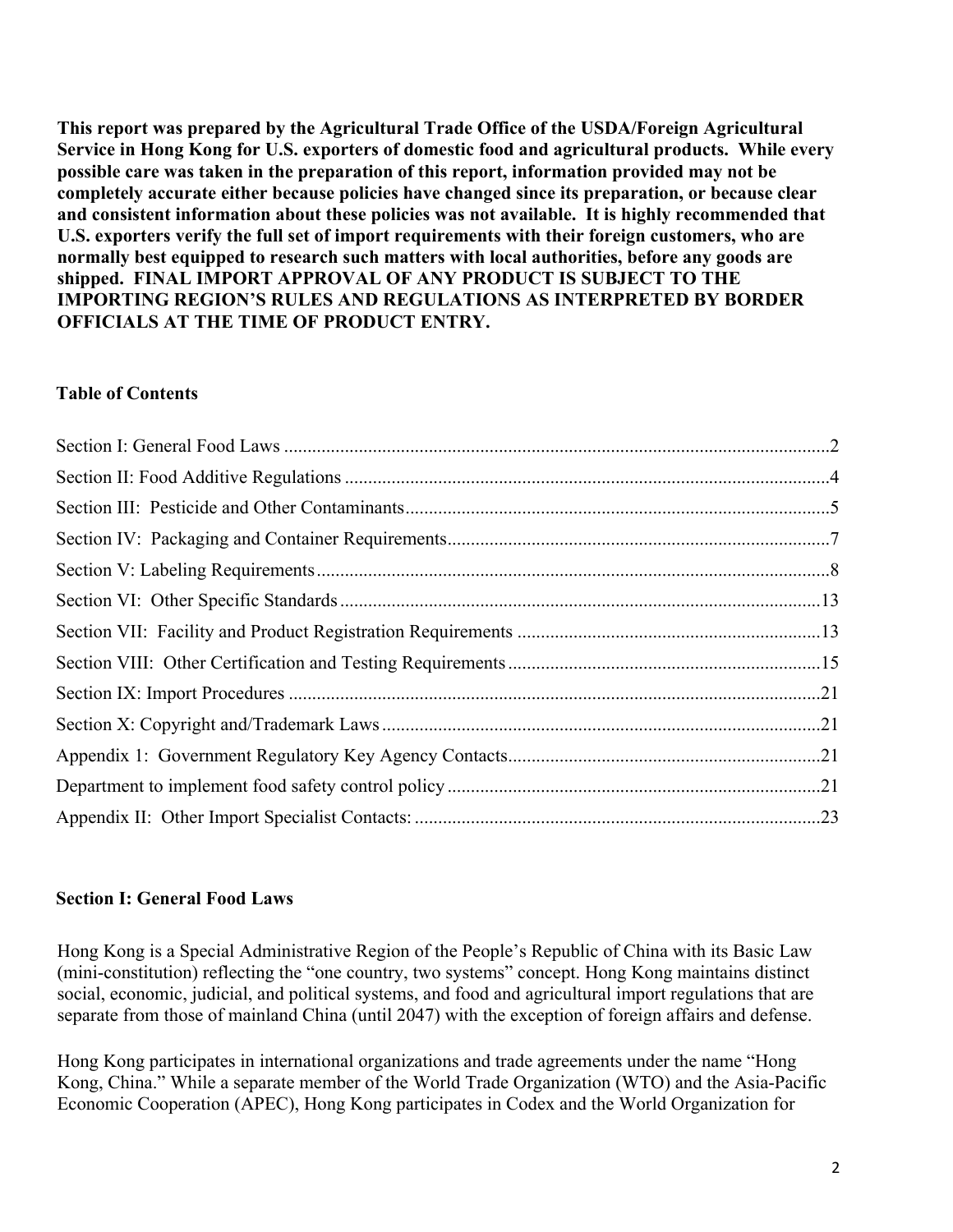Animal Health (OIE) as a member of China's delegation. Hong Kong draws reference from Codex and the OIE in the context of food safety standards and animal health standards in setting, or in lieu of, domestic regulations.

# **Public Health and Municipal Services Ordinance, Cap.132**

In Hong Kong, food intended for sale must be fit for human consumption as defined under the legal framework for food safety control in Part V of the [Public Health and Municipal Services Ordinance,](https://www.elegislation.gov.hk/hk/cap132)  [Cap.132](https://www.elegislation.gov.hk/hk/cap132) and subsidiary legislation. The list of subsidiary legislation includes:

- Coloring Matter in Food Regulations
- Dried Milk Regulations
- Food Adulteration (Artificial Sweeteners) Regulations
- Food Adulteration (Metallic Contamination) Regulations
- Food and Drugs (Composition and Labeling) Regulations
- Food Business Regulation
- Frozen Confections Regulation
- Harmful Substances in Food Regulations
- Imported Game, Meat, Poultry and Eggs Regulations
- Milk Regulation
- Mineral Oil in Food Regulations
- Preservatives in Food Regulations
- Pesticide Residues in Food Regulations

# **Food Safety Ordinance, Cap 612**

Pursuant to [Food Safety Ordinance \(Cap.612\),](https://www.elegislation.gov.hk/hk/cap612) Hong Kong instituted a registration program for food importers and distributors and a requirement for traders to maintain business records to enhance food traceability. This ordinance also empowers the authorities to tighten import controls on specific food types, prohibit the import and supply of problem foods, and order the recall of foods, when necessary.

### **Competent Authority**

Hong Kong's Center for Food Safety (CFS), which operates under the Hong Kong Food and Environmental Hygiene Department (FEHD), is responsible for implementing territory-wide food safety policies and enforcing food-related legislation. Importers are encouraged to obtain health certificates, issued by food safety and health authorities of countries of origin, to certify imported food is fit for human consumption. FEHD tests foods at the point of entry and at the retail level for bacteriological examination and chemical analyses. FEHD, upon request, will pay the market price of any food samples taken.

The Agriculture, Fisheries and Conservation Department is responsible for the prevention of the introduction and spread of animal and plant diseases through enforcement of related animal and plant regulations.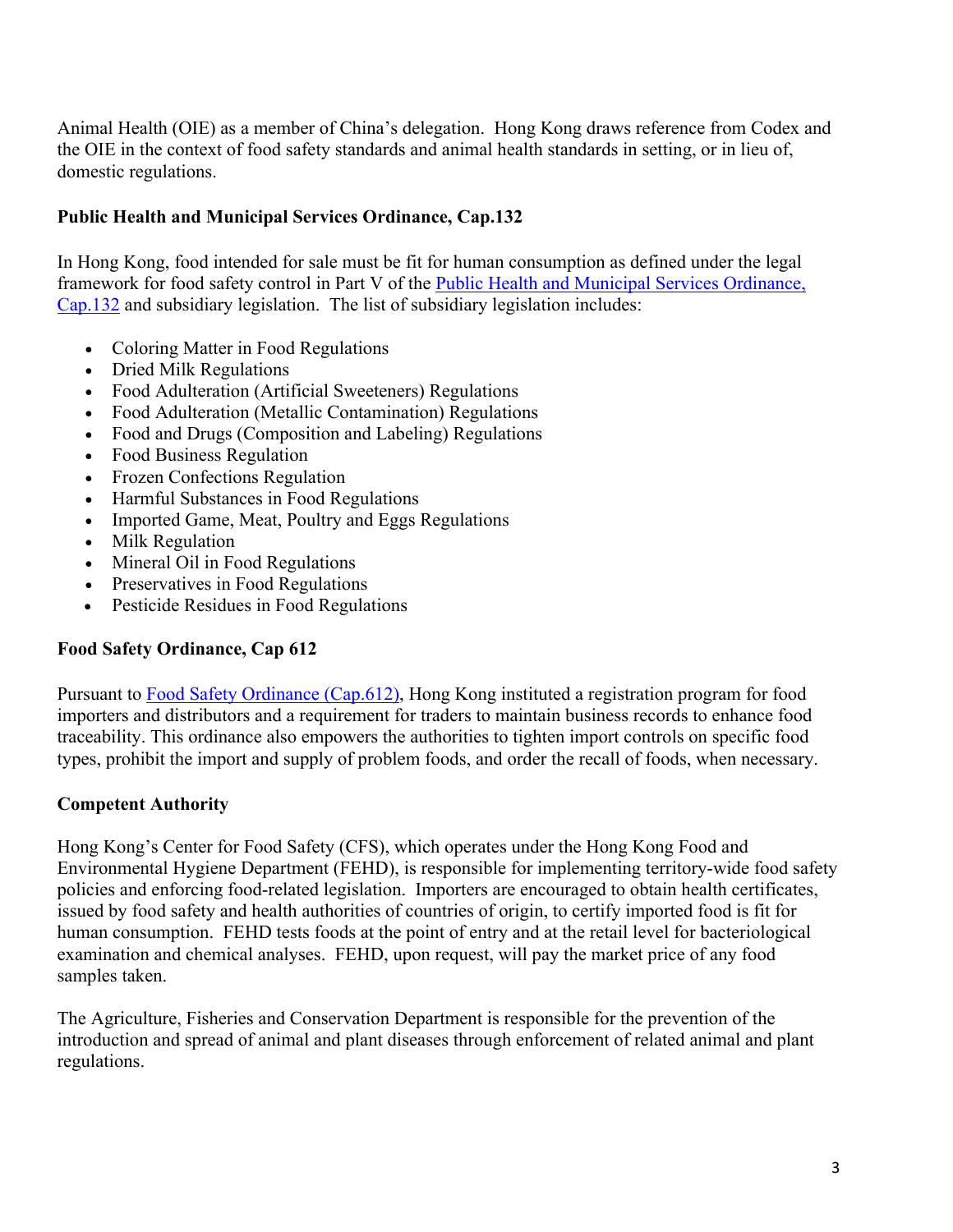# <span id="page-3-0"></span>**Section II: Food Additive Regulations**

According to the Food and Drugs (Composition and Labelling) Regulations (Regulation 2 – Interpretation), food additives includes neither vitamins nor minerals used for enriching food nutrients, nor seasoning substances like salt, herbs, or spices. Food additives are not allowed in the following circumstances:

- to disguise defective raw materials like those which are bad or rotten
- to enhance the color, odor, and flavor or shelf-life of food but consequently lead to substantial damage or reduction of nutrients
- to simplify or facilitate food processing where the desired effect can be obtained by proper processing practices and good hygienic standards
- to use additives that are hazardous to health

The Preservatives Regulation establishes a positive list for these substances meaning that only the preservatives or antioxidants listed in the regulation are allowed in foods. The preservatives listed in Schedule 1 can only be used in the food categories specified within the maximum permitted levels. Alternative forms in which the permitted food additive may be used (to be calculated as the permitted food additive) are listed in Schedule 1A.

The following food regulations stipulate chemicals/additives that are allowed/not allowed in food:

- Coloring Matter in Food Regulations [Chapter 132 H](https://www.elegislation.gov.hk/hk/cap132H) o Schedule 1 lists the Permitted Coloring Matter
- Food Adulteration (Artificial Sweeteners) Regulations - [Chapter 132 U](https://www.elegislation.gov.hk/hk/cap132U) o The Schedule lists the Permitted Artificial Sweeteners
- Food Adulteration (Metallic Contamination) Regulations – [Chapter 132 V](https://www.elegislation.gov.hk/hk/cap132V) o Part 2 of Schedule lists the Maximum Level of Metal in Food
- Food and Drugs (Composition and Labeling) Regulations [Chapter 132 W](https://www.elegislation.gov.hk/hk/cap132W) o Schedule 1 Part III lists additives in milk, butter, and cream products
- Harmful Substances in Food Regulations – [Chapter 132AF](https://www.elegislation.gov.hk/hk/cap132AF) o Schedule 1 lists the Maximum Concentration of Certain Substances Present in Specified Foods
	- o Schedule 2 lists the Prohibited Substances
- Mineral Oil in Food Regulations [Chapter 132 AR](https://www.elegislation.gov.hk/hk/cap132AR)
- Milk Regulation [Chapter 132 AQ](https://www.elegislation.gov.hk/hk/cap132AQ)
	- o Section 21 lists Certain Ingredients Not to be Used in the Reconstitution of Milk or Milk **Beverages**
- Preservatives in Food Regulations – [Chapter 132 BD](https://www.elegislation.gov.hk/hk/cap132BD)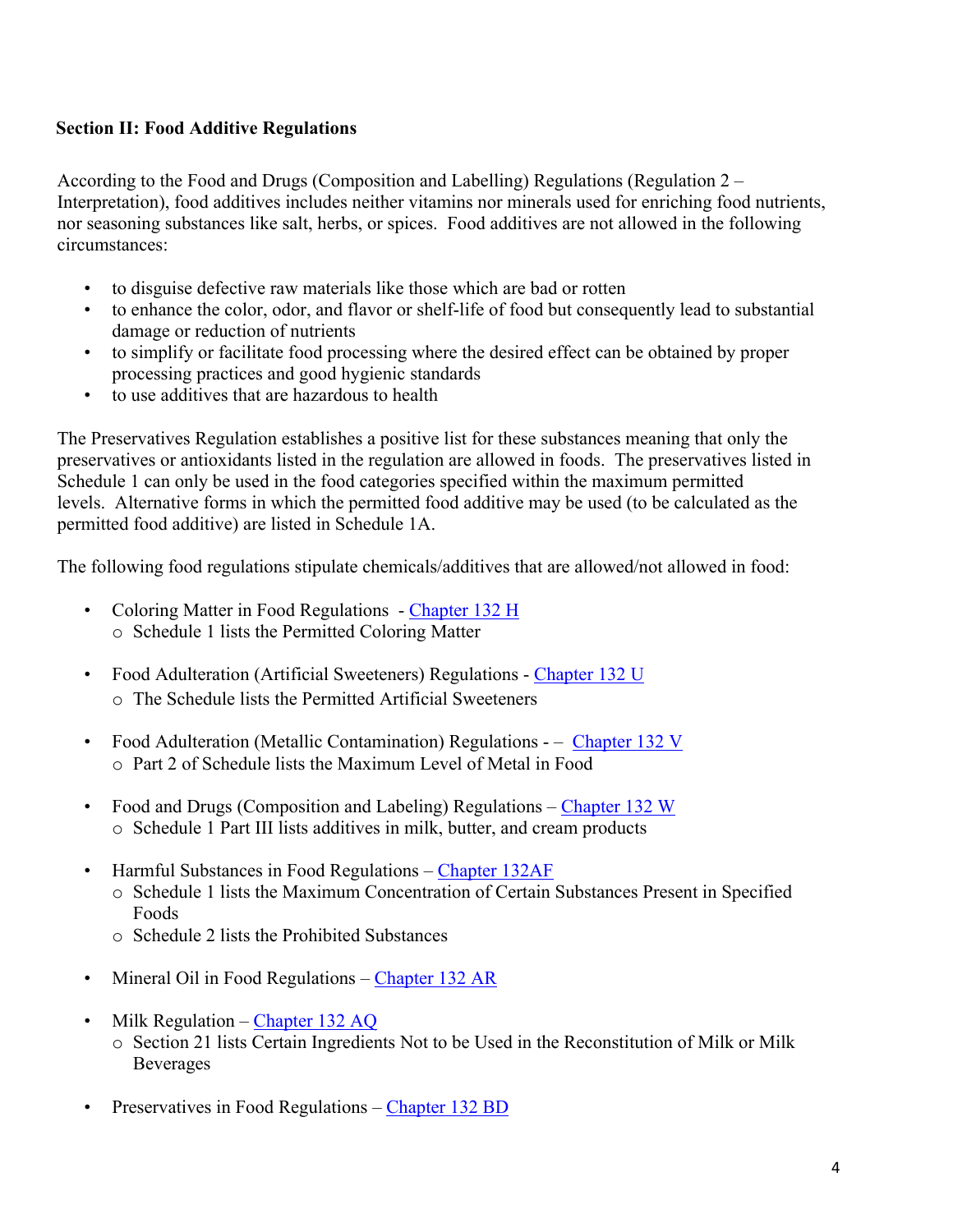o Schedule 1 lists Food which May Contain Food Additives and the Description and Proportion of Food Additives in Each Case

The Hong Kong Center for Food Safety has issued the [Preservatives and Antioxidants User Guidelines](http://www.cfs.gov.hk/english/whatsnew/whatsnew_fstr/files/User_Guideline_e.pdf) for reference.

Food additives which fall within the functional use stipulated in the above-mentioned regulations are governed by the respective regulations. Furthermore, the Food and Drugs (Composition and Labelling) Regulations [\(Cap. 132W\)](https://www.elegislation.gov.hk/hk/cap132W) stipulate the compositional standards for certain food items.

The CFS refers to the safety evaluation done by international food safety authorities, such as the Joint Food and Agriculture Organization/World Health Organization Expert Committee on Food Additives (JECFA), when considering whether to allow food additives, which do not fall within the regulated category, to be added to foods.

The CFS advises food manufacturers to exercise due care in choosing food additives, and to add only the right type and right amount of food additive which serves the desired technological function for the food. Food additives should be used under conditions of good manufacturing practice (GMP) which include limiting their use to the lowest possible levels necessary to accomplish the desired effect ([Chapter 132W Schedule 1 Part IA Good Manufacturing Practice\)](https://www.elegislation.gov.hk/hk/cap132W?xpid=ID_1438402696847_001).

# <span id="page-4-0"></span>**Section III: Pesticide and Other Contaminants**

# **Pesticide Residues in Food Regulations** – [Chapter 132CM](https://www.elegislation.gov.hk/hk/cap132CM)

Hong Kong's first Pesticide Residues in Food Regulation took effect August 1, 2014.

The Regulation specifies in Schedule 1 a list of maximum residue limits (MRLs) / extraneous maximum residue limits (EMRLs) for certain pesticide-food pairs (i.e. the maximum concentration of specified pesticide residues permitted in specified food commodities). Schedule 2 lists exempted substances.

The key points of the regulatory framework include:

- Adopting Codex's definition of "pesticide" and other related terms
- Adopting Codex's classification of foods
- Adopting a list of MRLs/ EMRLs for certain pesticide –food pairs based on Codex and supplemented by standards of China, the United States, and Thailand
- Adopting a "modified positive list approach," i.e., pesticide residues found outside the list will be prohibited unless the food safety authority is satisfied that the level of residue will not be dangerous to health. The authority will conduct risk assessments to draw a final decision
- Providing a list of exempted substances to allow the trade to use pesticides that are natural and for which the residues are identical to, or indistinguishable from, natural food components
- Providing regular updates on the lists of MRLs/EMRLs and exempted substances<sup>1</sup>, and
- Allowing application for revising/adding MRLs and exempted substances.

<sup>&</sup>lt;sup>1</sup> The CFS has not updated the lists after the regulation became effective in 2014.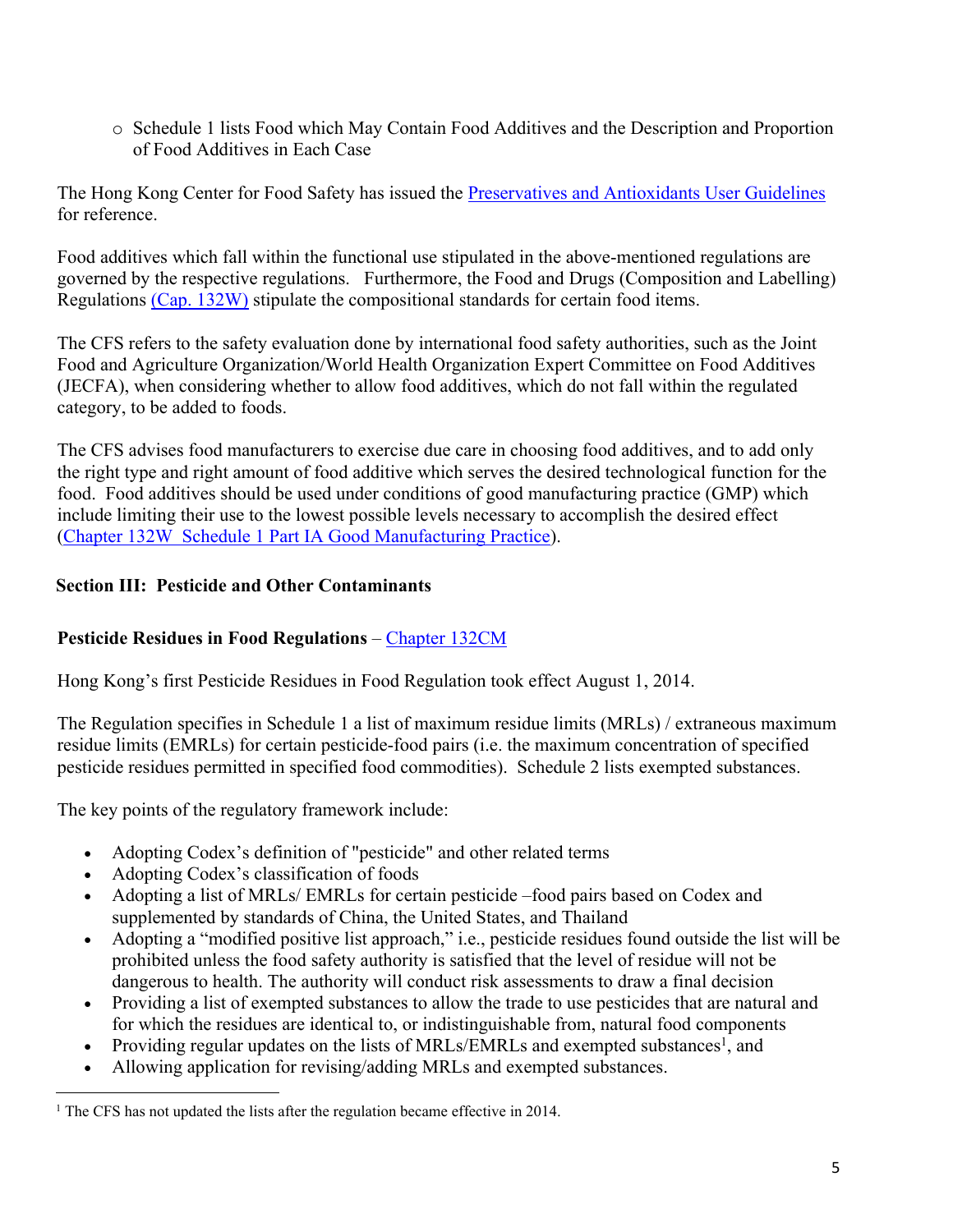The CFS suggests that exporters propose new MRLs/EMRLs or exempted pesticides for inclusion in Schedules 1 and 2 with supporting information if planning to supply food to Hong Kong containing pesticides not on the list. The CFS will consider applications on a case-by-case basis, depending on the latest international developments, consistency with the existing list, supporting documentation, and risk assessment based on the local food consumption patterns.

Updated information on the Regulation, including Users' guidelines and database are available at CFS's [pesticide website](http://www.cfs.gov.hk/english/whatsnew/whatsnew_fstr/whatsnew_fstr_21_Pesticide.html).

### **Cadmium**

In recent years, the Hong Kong government (HKG) cited detections of U.S. produce samples collected during routine surveillance containing cadmium at levels exceeding Hong Kong's standard. Following the enactment of the amended metallic contamination regulation in 2018, Hong Kong changed the maximum level of cadmium in leafy vegetables from 0.1 ppm to 0.2 ppm, adhering to the Codex standard. (The Amendment Regulation took effect November 1, 2019 for fresh and perishable products, while all other food products will be required to comply with the amended regulation by November 1, 2020.) The United States has no specific regulation regarding cadmium maximum level in lettuce or other vegetables.

### **Contaminants Control Regulations**

• Food Adulteration (Metallic Contamination) Regulations – [Chapter 132 V](https://www.elegislation.gov.hk/hk/cap132V)

The CFS completed the legislative process of the amendment to the Regulations in 2018. To provide a grace period to the industry adapting to changes, the Amendment Regulation took effect November 1, 2019 for fresh and perishable products as the first stage while all other food products will be required to comply with the amended regulation by November 1, 2020. The amended regulation incorporated the following principles.

- o To set Maximum Level (ML) for metallic contaminants with respect to individual food categories.
- o To adopt Codex maximum levels in general
- o To establish MLs for certain food groups which are of relevance to the local population based on domestic dietary patterns, despite the absence of Codex metallic contaminant MLs.

Part 2 of Schedule of the [regulation](https://www.gld.gov.hk/egazette/pdf/20182223/es220182223113.pdf) lists the Maximum Level of Metal in Food.

Further details are available at this [webpage](http://www.cfs.gov.hk/english/whatsnew/whatsnew_fstr/whatsnew_fstr_PA_Food_Adulteration_Metallic_Contamination.html).

- Harmful Substances in Food Regulations [Chapter 132AF](https://www.elegislation.gov.hk/hk/cap132AF)
	- o Schedule 1 lists the Maximum Concentration of Certain Substances Present in Specified Foods
	- o Schedule 2 lists the Prohibited Substances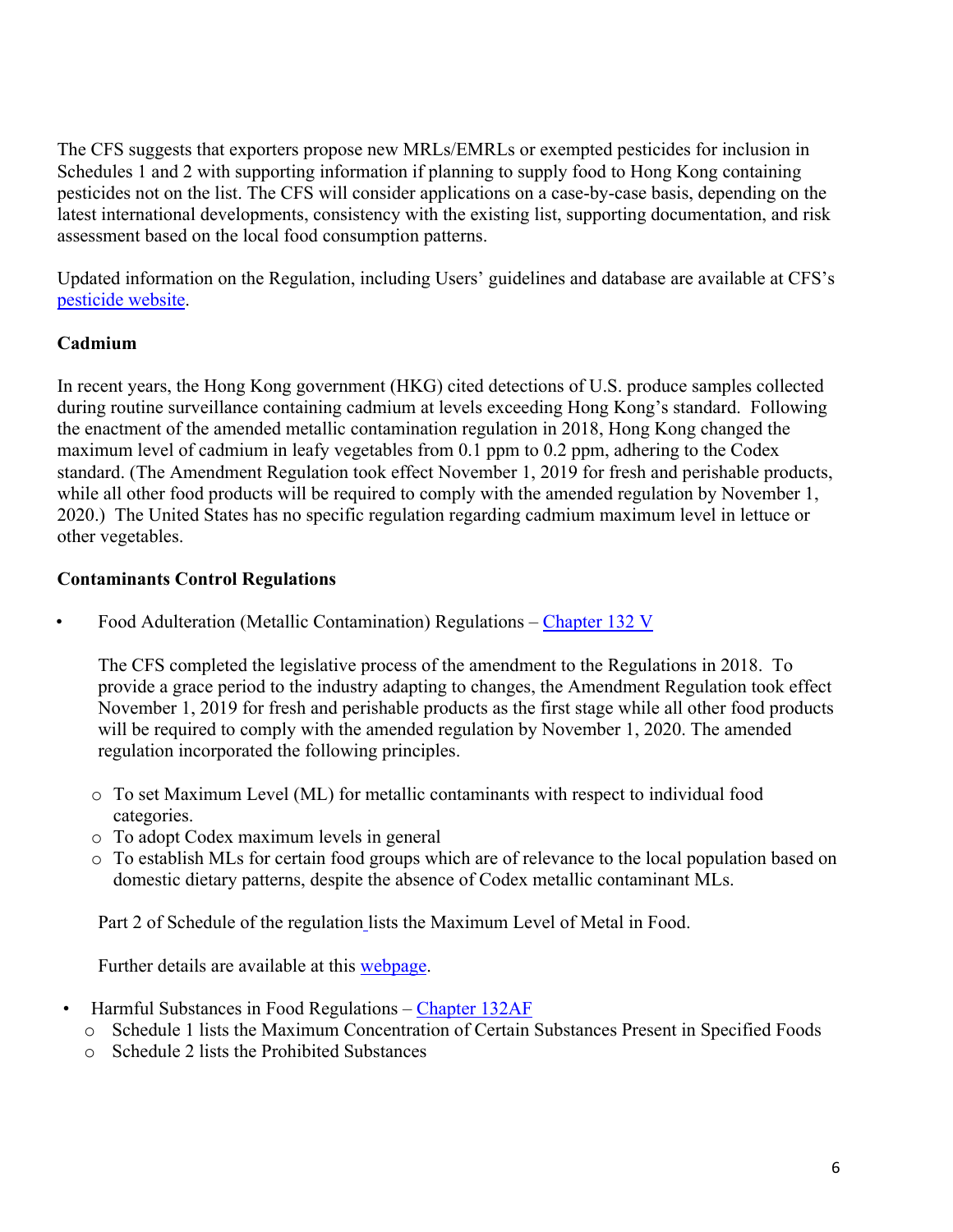Schedule 1 stipulates that the maximum allowable aflatoxin level in peanuts or peanut products is 20 micrograms per kilogram. The level allowed in any food other than peanuts or its products is set at 15 micrograms per kilogram.

#### **Action Levels of Certain Chemicals**

While there are no regulations setting the maximum residue level of certain chemicals, the CFS through administrative measures has adopted an action level for the following chemicals in its food surveillance program.

| Chemicals                                     | <b>Action Level</b>                                                   |
|-----------------------------------------------|-----------------------------------------------------------------------|
| <b>DEHP</b>                                   | $1.5$ ppm                                                             |
| <b>DBP</b>                                    | $0.3$ ppm                                                             |
| <b>DINP</b>                                   | 9 ppm                                                                 |
| $B[a]P$ in cooking oil <sup>2</sup>           | $10 \mu g/kg$                                                         |
| Ractopamine <sup>3</sup>                      | Referencing Codex standard<br>in various animal products <sup>4</sup> |
| Dioxins                                       | $1$ pg/g                                                              |
| Sum of dioxins and DL-<br>PCBs in hairy crabs | $6.5$ pg/g                                                            |

#### <span id="page-6-0"></span>**Section IV: Packaging and Container Requirements**

Hong Kong currently has no special requirements for packaging or containers. However, Hong Kong apartments are generally small with very little storage space, therefore, packaging tend to be smaller than that in the United States. For example, the largest retail packaging for milk is 1 liter.

<sup>&</sup>lt;sup>2</sup> The HKG has proposed to set the limit of B[a]P in edible oils to 5 ug/kg in pending legislation regulating edible oils and cooking waste

<sup>3</sup> Paylean was approved for use in swine feeds in 2007 in Hong Kong

<sup>&</sup>lt;sup>4</sup> 10 ppb for meat products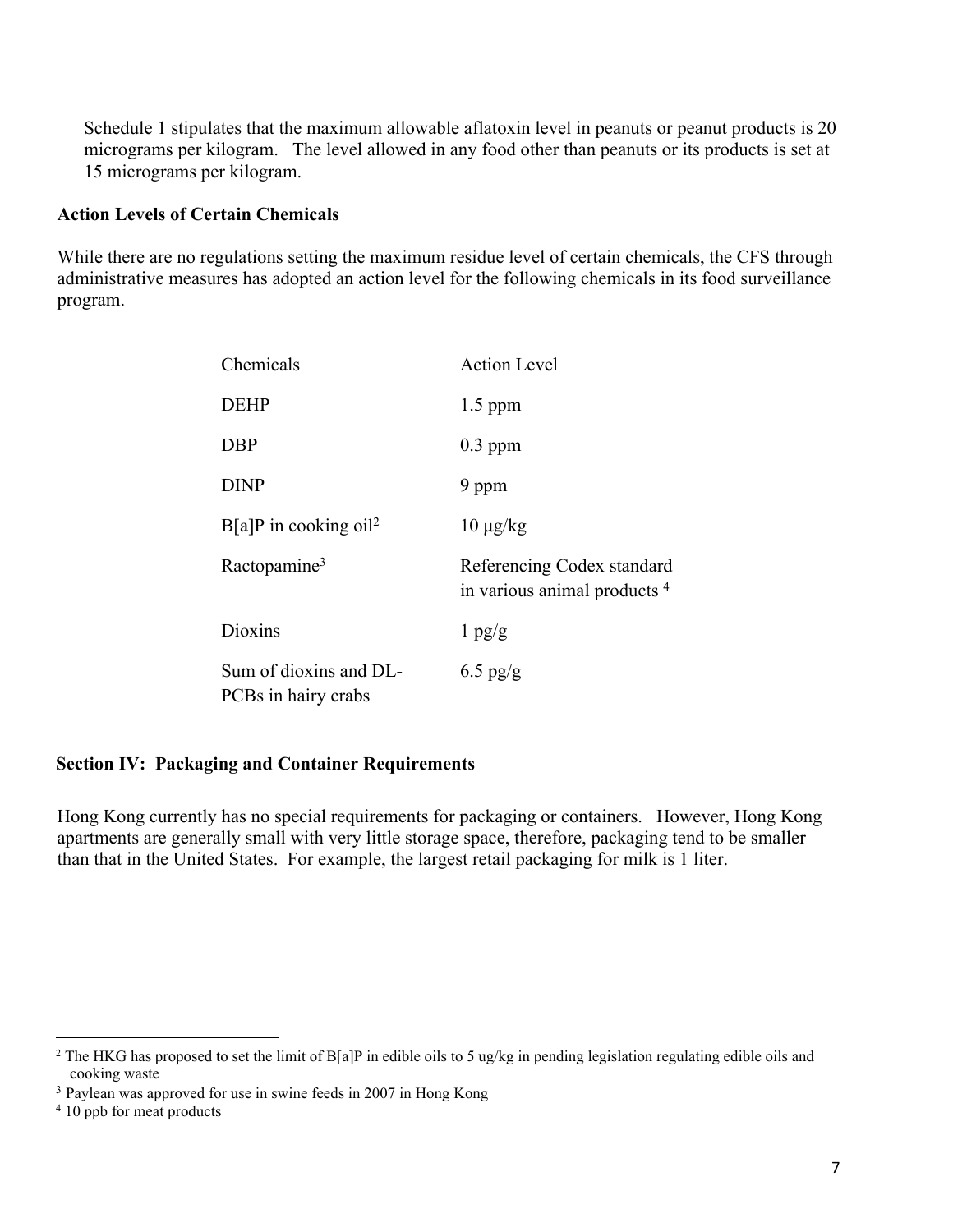# <span id="page-7-0"></span>**Section V: Labeling Requirements**

# **General Requirements**

The Food and Drug (Composition and Labeling) Regulations require food manufacturers and packers to label prepackaged food products in a prescribed, uniform and legible manner. Prepackaged food means any food packaged in such a way that the contents cannot be altered without opening or changing the packaging containing food ready for presentation to the ultimate consumer or a catering establishment as a single food item.

Although Hong Kong imports a variety of prepackaged food products, the import volume may not be sufficient to justify a distinct Hong Kong-specific label. As the CFS accepts stick-on labels, Hong Kong importers attach a stick-on label to the product after its arrival in Hong Kong.

The following information is required on the label of all prepackaged food except for 'exempted items' as provided in the Regulations.

### **1. Name of the Food**

- Prepackaged food shall be legibly marked or labeled with its name or designation.
- The food name should not be false, misleading or deceptive but should serve to make the nature and type of food known to the purchasers.

# **2. List of Ingredients**

- Preceded by an appropriate heading consisting of the words "ingredients," "composition", "contents" or words of similar meaning, the ingredients should be listed in descending order of weight or volume determined at the time of their use when the food was packaged.
- If a food consists of or contains any of the following substances, the name of the substance shall be specified in the list of ingredients.
	- cereals containing gluten, (namely wheat, rye, barley, oats, spelt or their hybridized strains and their products);
	- crustacean and crustacean products;
	- eggs and egg products;
	- fish and fish products;
	- peanuts, soybeans, and their products;
	- milk and milk products (including lactose);
	- tree nuts and nut products;
- An additive constituting one of the ingredients of a prepackaged food shall be listed by both its functional class and its specific name or its identification number under the International Numbering System (INS) for Food Additives. The trade is also at liberty to use the prefix "E" or "e" with the INS number as adopted by the European Union under the E-numbering system.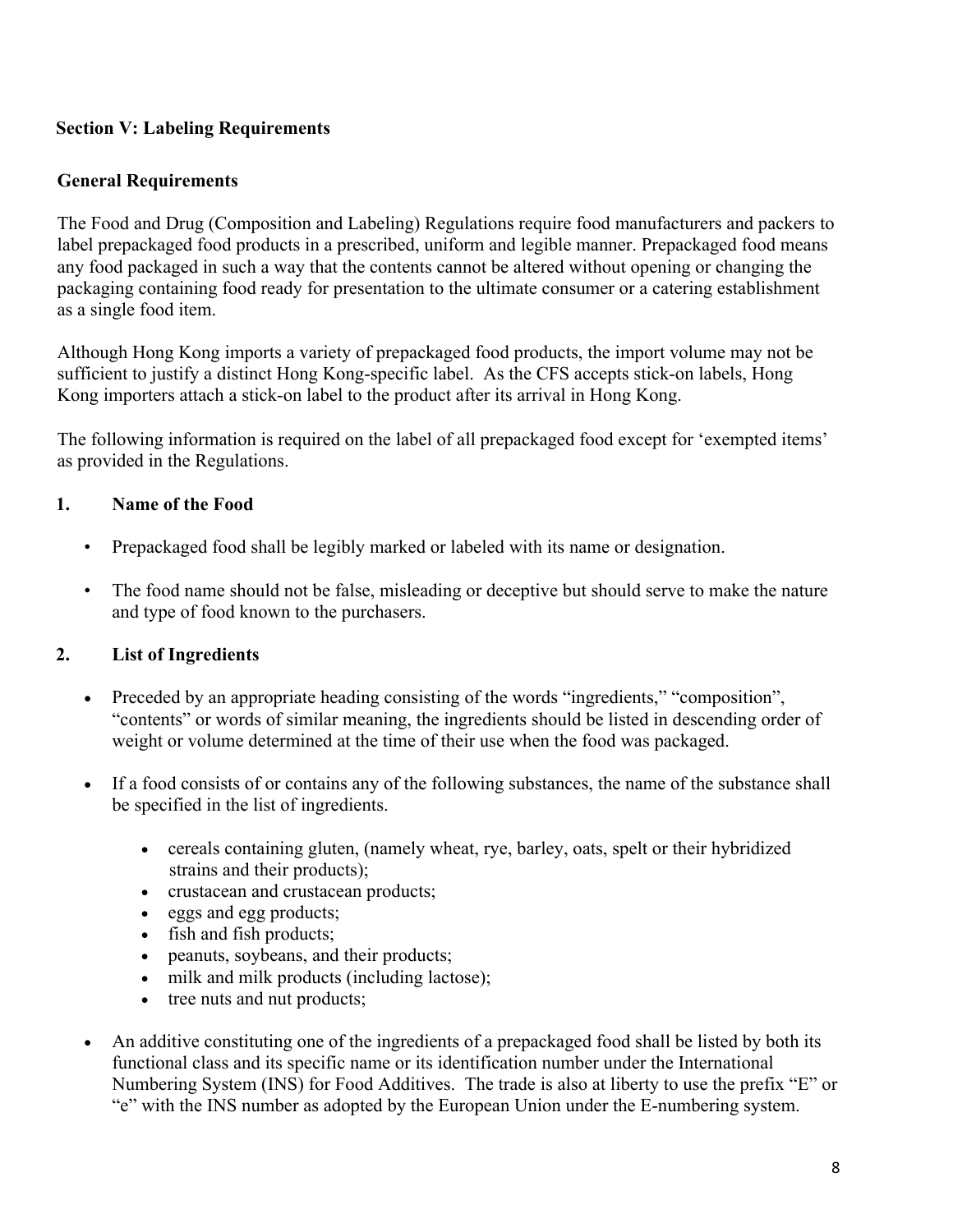If a food consists of or contains sulphite in a concentration of 10 parts per million or more, the functional class of the sulphite and its name shall be specified in the list of ingredients.

# **3. Indication of "best before" or "use by" date<sup>5</sup>**

Prepackaged food shall be legibly marked or labeled with the appropriate durability indication as follows:

- A "best before" (in Chinese characters as well) date; and
- In the case of a prepackaged food which, from the microbiological point of view, is highly perishable and is likely, after a short period, to constitute an immediate danger to human health, a "use by" (in Chinese characters as well) date.

The words "use by" and "best before" in English lettering and Chinese characters should be followed by the date up to which specific properties of the food can be retained, to indicate the shelf life of the food. The "use by" or "best before" date should be shown either in Arabic numerals or in both the English and Chinese languages. The day, month and year can appear in any order, but the exact sequence has to be clearly declared in both Chinese and English. For specific details refer to the [Regulation](https://www.elegislation.gov.hk/hk/cap132W?xpid=ID_1438402697252_001).

Deep-frozen food and any food with a shelf life of more than 18 months are also required to have a "best before" date.

# **4. Statement of Special Conditions for Storage or Instruction for Use**

If special conditions are required for storage to retain the quality or special instructions are needed for prepackaged food use, a statement should be legibly marked on the label.

# **5. Name and Address of Manufacturer or Packer**

Prepackaged food should be legibly marked or labeled with the full name and address of the manufacturer or packer, except under the following situations:

- The package is marked with an indication of the country of origin and the name and address of the distributor or brand owner in Hong Kong, and the address of the manufacturer or packer of the food in its country of origin has been notified in writing to the Director of FEHD.
- The package is marked or labeled with an indication of its country of origin and with a code marking identifying the manufacturer or packer in that country and particulars of the code marking and of the manufacturer have been notified in writing to the Director of FEHD.

<sup>&</sup>lt;sup>5</sup> Under the Food and Drugs (Composition and Labeling) Regulations, it is an offense to sell any food after its "use by" date. Furthermore, any person who, not being the food manufacturer or packer or without their written authorization, removes or obliterates any particulars on the label required under these regulations also commits an offense.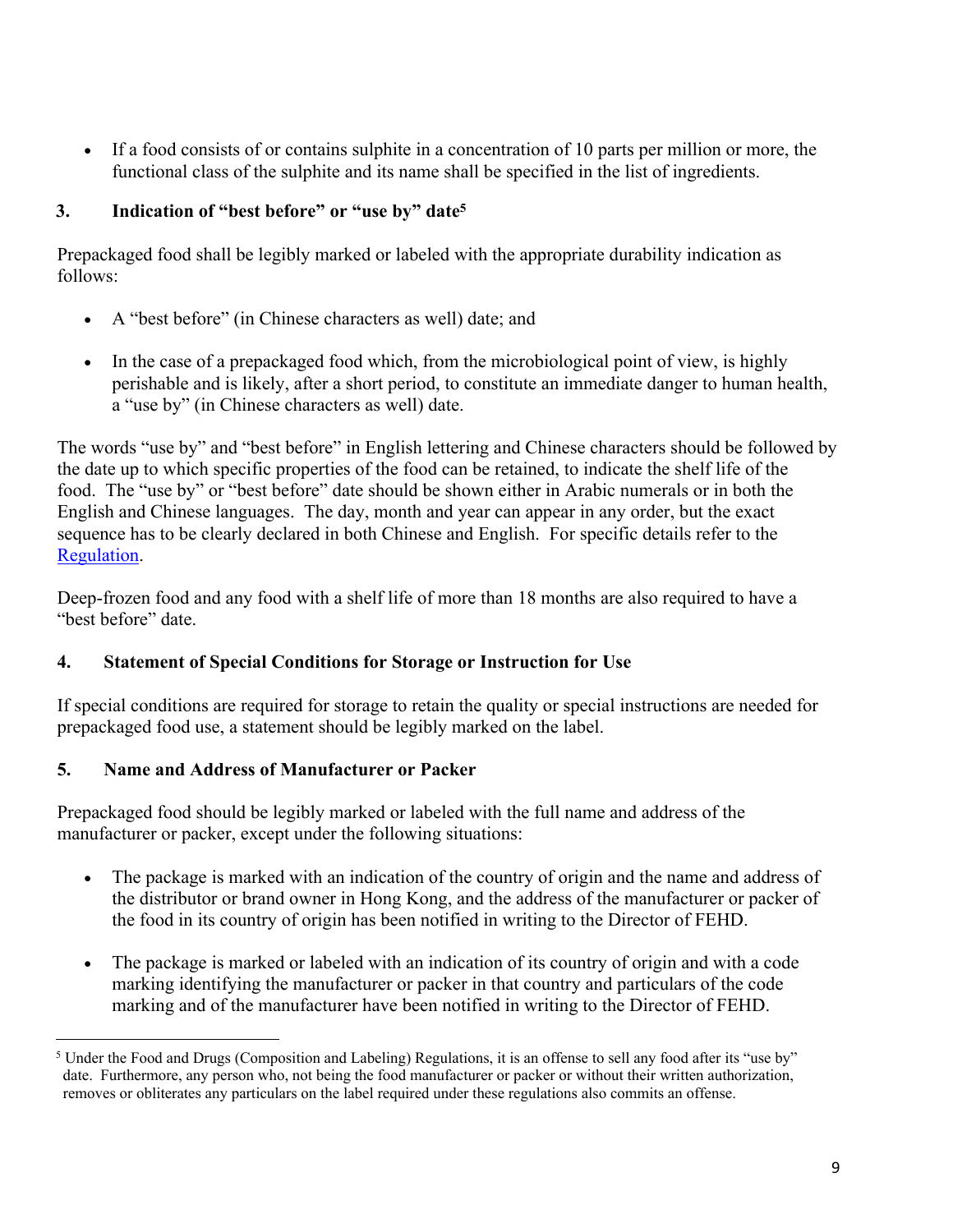# **6. Count, Weight, or Volume**

The food label should include the numerical count or net weight or net volume of the food. Units of measurements allowed for labeling purposes include Metric, Imperial, and Chinese units.

# **Appropriate Language**

The marking or labeling of prepackaged food can be in either the English or the Chinese language or in both languages. If both languages are used in the labeling or marking of prepackaged food, the name of the food, nutritional labeling, and the list of ingredients shall appear in both languages.

### **Exemptions from Labeling Regulations**

The following food categories are exempt from labeling regulations: individually wrapped confectionery products and preserved fruits intended for sale as a single item, prepackaged foods for sale at catering establishment for immediate consumption and wines, fruit wines, and other drinks with an alcoholic strength by volume of 10 percent or more.

For alcoholic drinks with an alcoholic strength by volume of more than 1.2 percent but less than 10 percent, the durability period must be labeled on the drinks. Apart from this, they are exempt from all other labeling requirements.

# **Labeling on Genetically Engineered Food Products**

At present, the HKG does not have any regulations regarding the labeling of genetically engineered (GE) food products. The HKG makes no distinction between conventional and GE foods in regulating food safety.

The HKG's position on GE food is to encourage the trade to practice voluntary labeling. The guidelines for voluntary labeling were established in 2006 and are based on the following four principals:

- The labeling of GE food complies with existing food legislation
- The threshold level applied in the guideline for labeling purpose is five percent, with respect to an individual food ingredient
- Additional declaration on the food label is recommended when significant modifications of the food, e.g. composition, nutrition value, level of anti-nutritional factors, natural toxicant, presence of allergen, intended use, introduction of an animal gene, etc., have taken place
- Negative labeling is not recommended particularly for the use of the following terms:
	- GE free,
	- Free from GE ingredients, etc.

For products with negative labeling, the HKG may test the products for GE ingredients and zero tolerance will be adopted for testing purposes. If products are found to have misleading labeling, a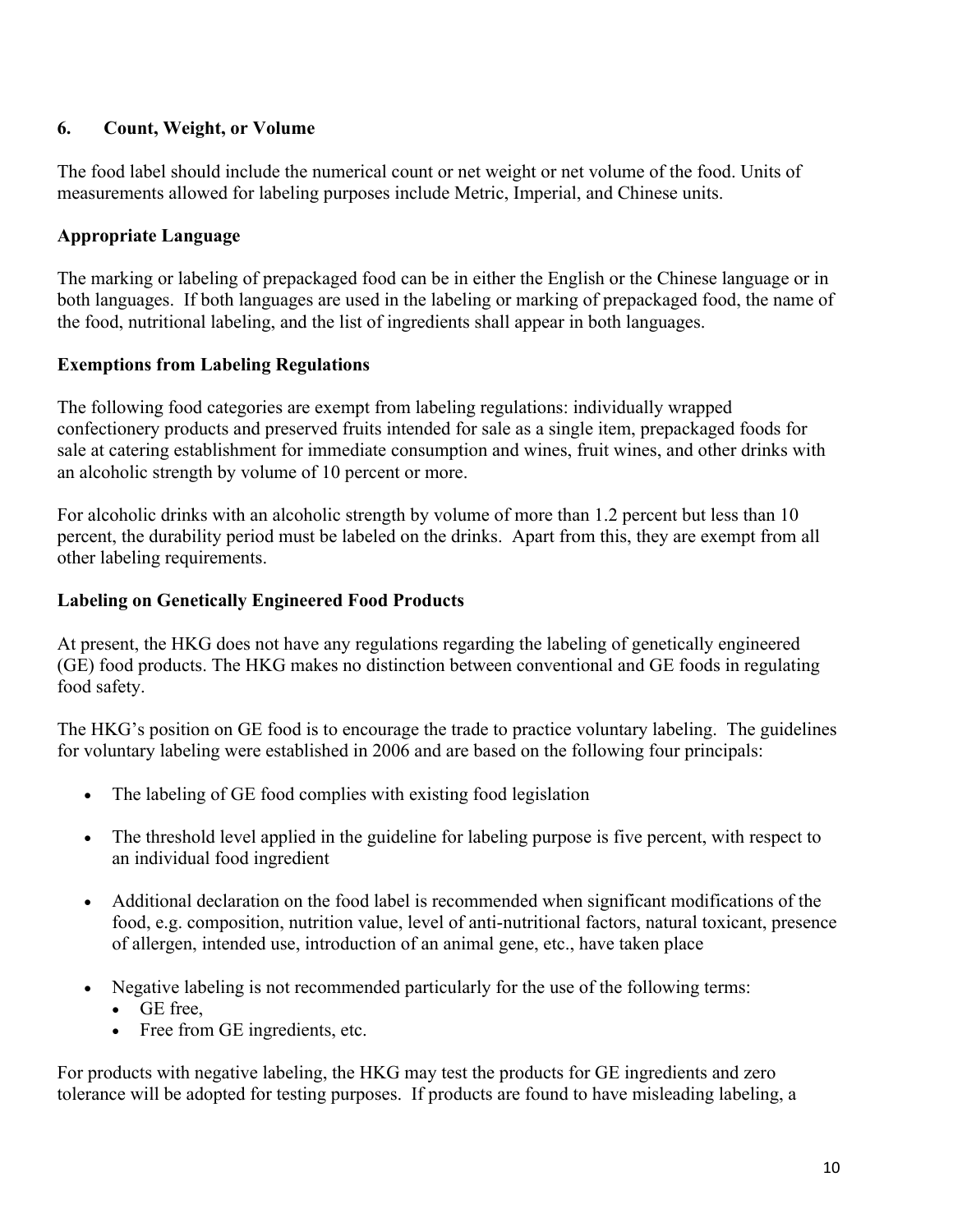retailer may be subject to prosecution under [Section 61 – False Labeling and Advertisement of Food or](https://www.elegislation.gov.hk/hk/cap132?xpid=ID_1438402661216_001)  **[Drugs](https://www.elegislation.gov.hk/hk/cap132?xpid=ID_1438402661216_001)** of Chapter 132 Public Health and Municipal Services Ordinance.

If the trade chooses to apply negative labeling, the government advises the use of less definite terms such as "sourced from non-GE sources" (which contains less than five percent of GE content) and to have documentation to substantiate such declaration.

For more details on the voluntary labeling guidelines and biotechnology in Hong Kong, please refer to GAIN Reports [#HK6026](http://www.fas.usda.gov/gainfiles/200610/146249357.pdf) and the [Annual Biotechnology GAIN Report](https://www.fas.usda.gov/data/hong-kong-agricultural-biotechnology-annual-2) respectively.

### **Nutritional Labeling**

Hong Kong requires nutritional labeling on all prepackaged food sold in Hong Kong which must include energy plus seven nutrients, namely: protein, carbohydrate, fat, saturated fat, trans fat, sodium, and sugars. Products selling less than 30,000 units a year may apply for a small volume exemption provided that the products do not carry any nutritional claims. Traders applying for exemption must pay HK\$345 (US\$44) per product variety for the first year and HK\$335 (US\$43) for annual renewal. Online applications cost approximately US\$10 or less.

The nutritional labeling regulation does not apply to formula and food intended for consumption by children under the age of 36 months (see Nutritional Labelling section) and other food for special dietary uses.

Hong Kong's nutritional labeling regulation is unique; all imported foods making nutritional claims from all sources must be re-labeled for the Hong Kong market. U.S. product labels may not satisfy the Hong Kong nutritional labeling requirements due to different rounding practices, and recommendations for daily consumption.

Given below are some key areas for which U.S. labels must be examined for compliance with Hong Kong's nutrition labeling requirements:

1) U.S. products carrying claims on vitamins and minerals must have claims in absolute value per 100 gram or per serving size for sale in Hong Kong. Hong Kong requires all claimed nutrients to be labeled in absolute value.

2) The United States and Hong Kong have set different conditions for making nutritional claims. For example, Hong Kong's standard for "low fat" is 3 gm per 100 gm of food, while the U.S. standard is 3 gm per serving. Therefore, a "low fat" U.S. product may not be allowed to make a low-fat claim in Hong Kong.

3) The United States and Hong Kong have set different definitions of zero for various nutrients. For example, Hong Kong's zero definition of transfat is 0.3 gms/100 gms, while the U.S. standard is 0.5 gms/serving. Therefore, a "0 transfat" on the nutrition panel of a U.S. product may violate Hong Kong's nutrition regulation.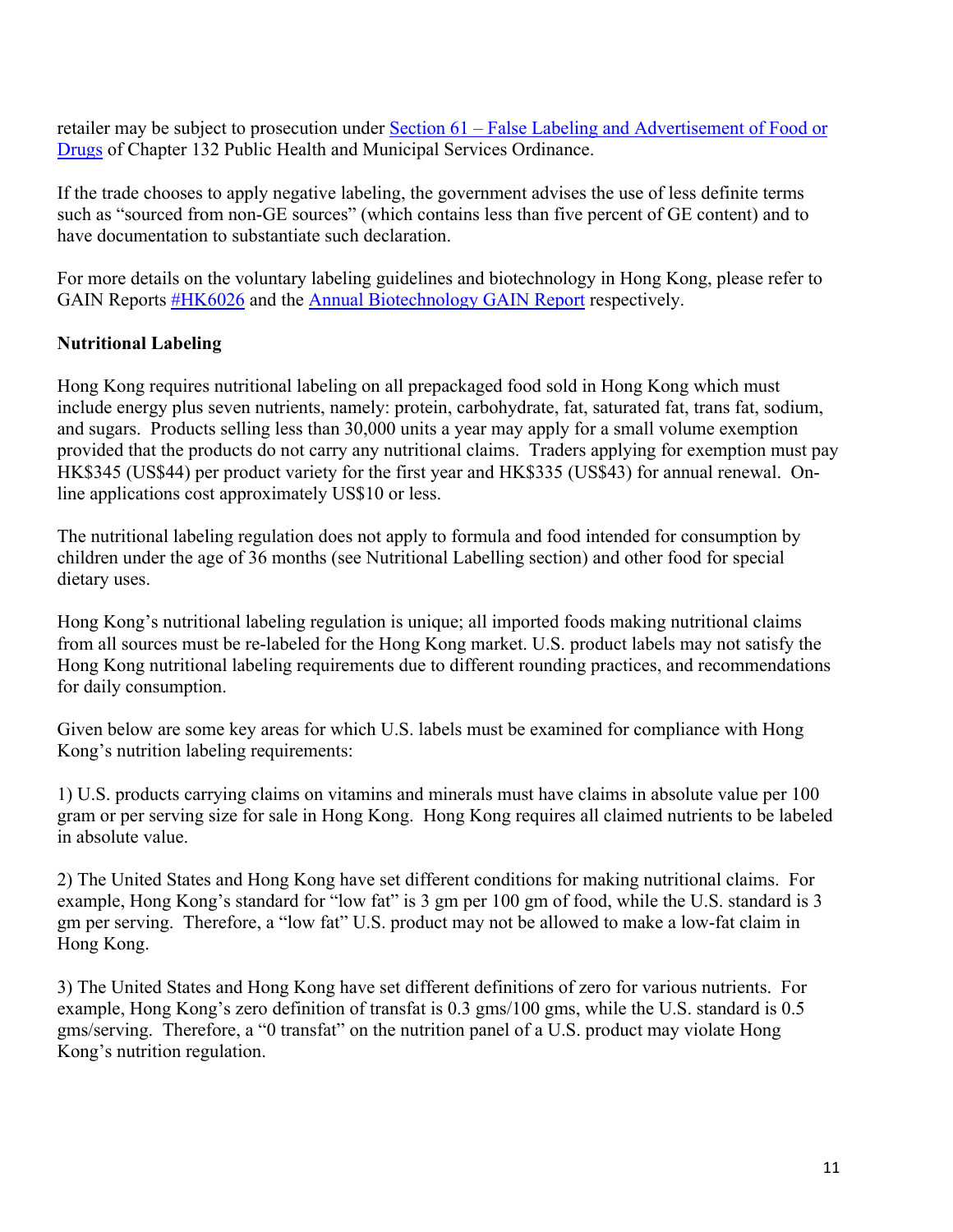Hong Kong's nutritional labeling regulation also covers nutrient function claims, which must fulfill the following criteria:

- Based on scientific substantiation and scientific consensus;
- Contains information on the physiological role of the claimed nutrient; and
- Content of the claimed nutrients must meet the relevant condition of nutrient content claim for "source", if applicable.

For more information on the impact of Hong Kong's nutritional labeling regulation, please see GAIN Reports [#HK7011](http://www.fas.usda.gov/gainfiles/200706/146291512.pdf), [#HK8017.](http://www.fas.usda.gov/gainfiles/200808/146295421.pdf) Details of the regulation are contained in the government website on [nutrition labeling.](http://www.cfs.gov.hk/english/whatsnew/whatsnew_act/whatsnew_act_19_Nutrition_Labelling_Scheme.html)

### **Nutritional Labelling on Infant Formula, Follow-up Formula, and Prepackaged Foods for Infants and Children under 36 months**

In 2014, Hong Kong introduced an [amendment](http://www.gld.gov.hk/egazette/pdf/20141824/es22014182490.pdf) to the Food and Drugs (Composition and Labelling) Regulation to regulate the nutritional composition of infant formula and restrict labelling of infant formula, follow-up formula, and prepackaged food for infants and children under the age of 36 months. The requirements for nutritional composition and nutritional labelling for infant formula became effective on December 13, 2015, following an 18-month grace period. There was a longer grace period for nutritional labelling requirements for follow-up formula and prepackaged food. The relevant provisions became effective on June 13, 2016 after a two-year grace period.

The amendment requires the labeling of energy value and 29 nutrients  $(1+29)$  for infant formula and the labeling of energy value and 25 nutrients  $(1+25)$  for follow-up formula. These requirements are in line with Codex standards. Infant formula and follow-up formula refers to formula for infants up to and including 12 months and for young children from six months to 36 months, respectively.

Fluoride is not a required nutrient for infant formula. If it is contained in infant formula at a level exceeding 100 ug per 100 kcal or 24 ug per 100 kJ, equivalent to the Codex standard, a statement relating to the risk of dental fluorosis is mandatory.

For prepackaged food for infants and young children, labeling energy value and four nutrients, namely protein, fat, carbohydrates and sodium (1+4), as well as vitamin A and vitamin D (if they are added to the food), is mandatory. All prepackaged food (excluding infant formula or follow-up) for infants and young children up to the age 36 months are covered by this regulation.

Unlike Codex, Hong Kong requires prepackaged food for infants and young children to be labelled with sodium content to combat salt-induced high blood pressure among the population from an early age.

Formula for special medical purposes for infants and young children is exempt from the labelling requirements because the standard composition requirements may not meet the specific needs of these children. Moreover, the amendment exempts products packed in a container which has a total surface area of less than  $100 \text{ cm}^2$  from the nutritional labelling requirements.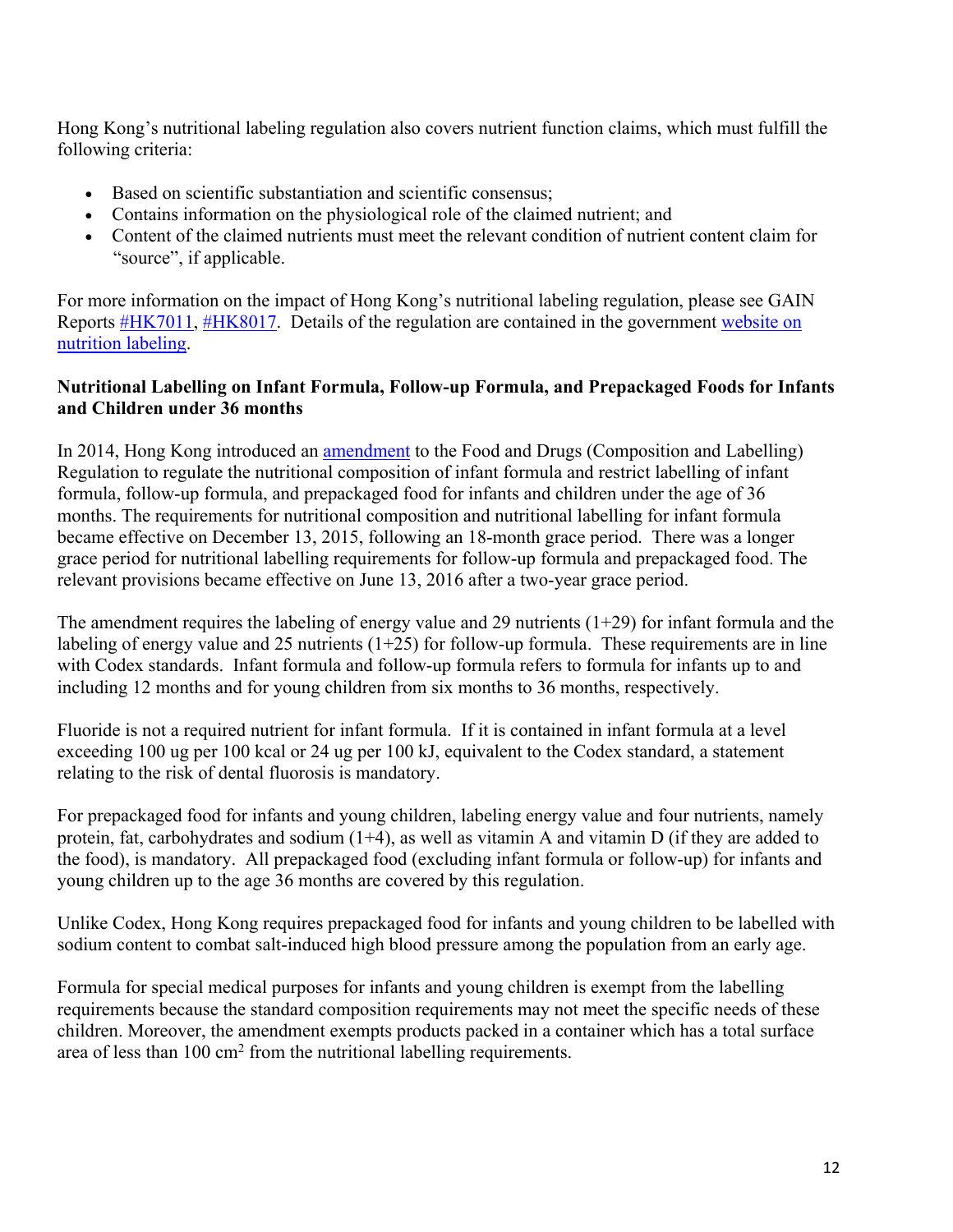The nutritional composition requirements are provided in Section VI. More details are available at the Hong Kong Center for Food Safety [website](http://www.cfs.gov.hk/english/food_leg/food_leg_Formula_Products_for_Infants.html).

### **Labelling for Organic Products**

Hong Kong does not have specific regulations for labelling organic products. The Hong Kong Organic Center allows products to carry its organic logos provided that they can fulfill the Center's certification requirements. USDA organic labels are allowed in Hong Kong.

### <span id="page-12-0"></span>**Section VI: Other Specific Standards**

#### **Nutritional Composition on Baby Formula**

The Food and Drugs (Composition and Labelling) (Amendment) (No. 2) Regulation 2014 stipulates the nutrition composition requirements for infant formula. Infant formula is required to contain energy and 33 nutrients (1+33) at levels and proportions according to Codex standards.

Taurine and decosahexaenoic acid (DHA) are not mandatory nutrients, but if added to formula, must be within the maximum level and proportion, respectively, as stipulated in the amendment and in line with Codex standards.

Formula for special medical purposes for infants is exempt from the composition requirements because the standard composition requirements may not meet the specific needs of these children. Detailed composition requirements are contained in the [regulation.](http://www.gld.gov.hk/egazette/pdf/20141824/es22014182490.pdf)

#### **Milk Products**

Schedule 1 of the Milk Regulation [\(Chapter 132 AQ\)](https://www.elegislation.gov.hk/hk/cap132AQ) specifies the heat treatment method for the pasteurization and sterilization of milk products.

Furthermore, the composition of milk and milk products including butter, cheese, ghee, and ice cream is specified in the Food and Drugs (Composition and Labelling) Regulations [\(Cap. 132W\)](https://www.elegislation.gov.hk/hk/cap132W) Schedule 1, Part II.

#### **Composition Standard of Other Food Products**

Hong Kong regulations set composition requirements for the following products, namely, margarine, coffee, lard, vinegar, malt vinegar, honey, and baking powder. Requirements are contained in the Food and Drugs (Composition and Labelling) Regulations [\(Cap. 132W\)](https://www.elegislation.gov.hk/hk/cap132W) Schedule 1, Part I.

#### <span id="page-12-1"></span>**Section VII: Facility and Product Registration Requirements**

In general, Hong Kong does not require facility and product registration of food supplies from other foreign countries, with few exceptions not relating to U.S. food products. However, there are certification requirements for certain products, the information of which is provided in Section VIII.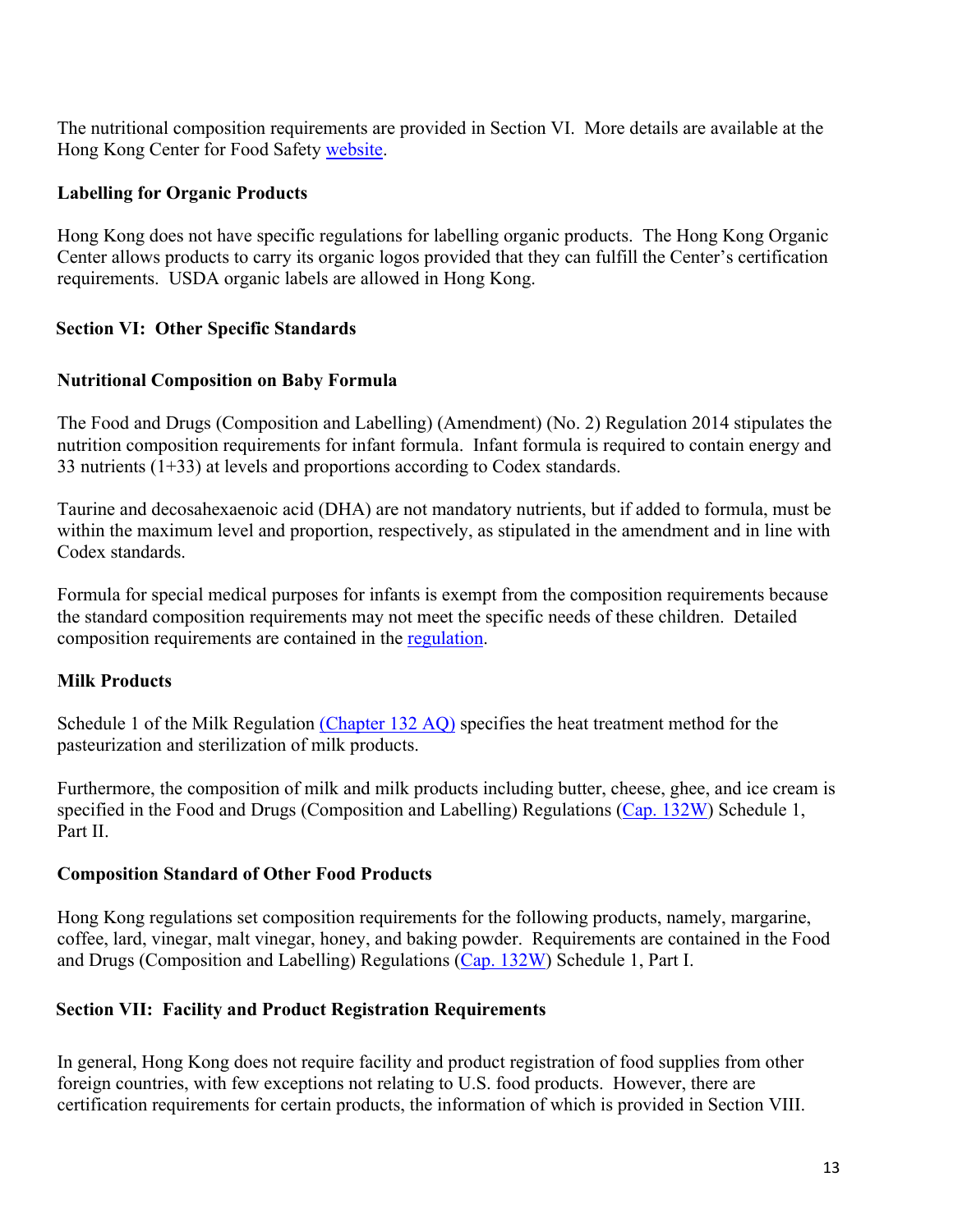While there are no registration requirements for facility and product registration of imported foods, [the Food Safety Ordinance \(Cap.612\)](https://www.elegislation.gov.hk/index/chapternumber?p0=1&TYPE=1&TYPE=2&TYPE=3&LANGUAGE=E&CAP_NO_FR=612) requires Hong Kong food importers and distributors to register with the Hong Kong Food and Environmental Hygiene Department and to comply with record-keeping requirements for the movement of food products for product traceability purposes.

# **Products Containing Living Modified Organisms**

Importers are required to seek prior approval from the Agriculture, Fisheries and Conservation Department (AFCD) before the importation of products containing "genetically modified organisms" (GMOs), which are intended to be released to the environment, pursuant to the Genetically Modified Organisms (Control of Release) Ordinance and the Genetically Modified Organisms (Documentation for Import and Export) Regulation. "GMOs" in the Ordinance are referred to as "LMOs" or "living modified organisms".

Moreover, there are documentation requirements for shipments containing GMOs. Shipments containing GMOs for food or feed or for processing must be accompanied by documentation containing the following information:

- If the identity of the GMO is known, the shipment contains such a GMO; if the identity of the GMO is not known, the shipment may contain such a GMO;
- The GMO is not intended for release into the environment;
- The common name, scientific name and, where available, commercial name of the GMO;
- The Internet address of the Biosafety Clearing House registration;
- The transformation event code of the GMO or, where available, its unique identifier code; and,
- The details of the importer or exporter (such as name, address, and contact information) for further information.

There is no specific requirement regarding the form of documentation accompanying GMO shipments. The use of a commercial invoice or other documents required by existing documentation systems is sufficient.

Products containing GMO ingredients for release into the environment or for contained use are required to provide different attestations on documents.

Detailed requirements pertaining to the Regulation are provided at **AFCD**'s website.

### **Proposed Mandatory Pre-market Safety Assessment Scheme for GM Food**

In 2013, the HKG announced plans to regulate genetically engineered (GE) foods by introducing a mandatory pre-market safety assessment. According to the HKG's proposed regulatory framework, a GE food developer must apply to the Hong Kong government if any food products containing its GE ingredients are to be sold in Hong Kong. The government has not announced a timeframe for implementation of the new regulation.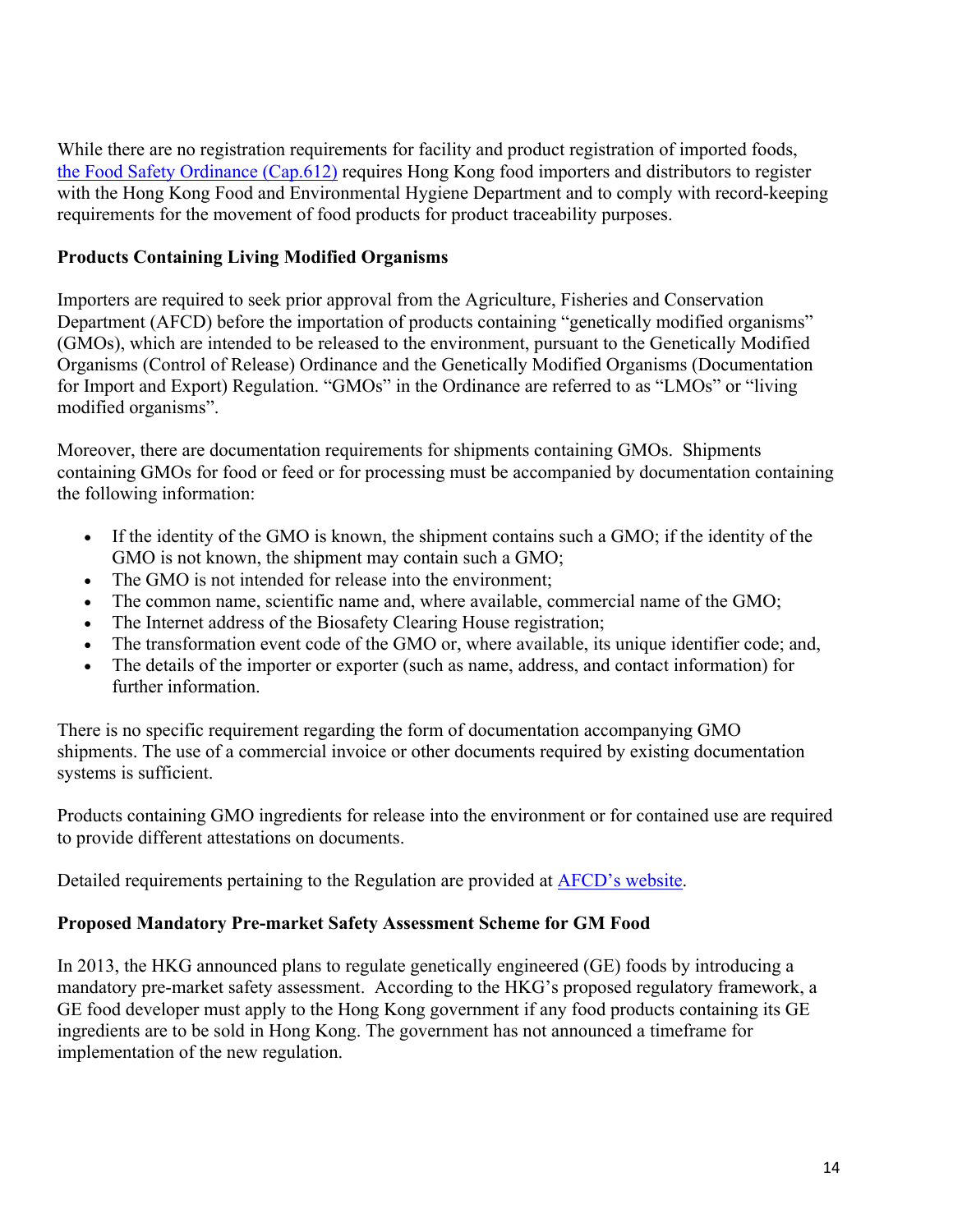# <span id="page-14-0"></span>**Section VIII: Other Certification and Testing Requirements**

### **Import Duties and Permits**

Hong Kong is a free port, imposing duties on only four products- liquor, tobacco, hydrocarbon oils, and methyl alcohol- which are also taxed domestically at the same rate. Local importers must apply for a license from the Hong Kong Customs and Excise Department for the importation of dutiable commodities. In addition, a licensed importer has to apply for a permit for each and every consignment. The current duties are as follows:

Cigarettes per 1000 sticks: US\$245 (HK\$1906) Cigars per kg: US\$316 (HK\$2455) Beer and liquor with less than 30 percent alcohol: 0% Liquor with more than 30 percent alcohol: 100%

Under the amended Dutiable Commodities Ordinance, Cap. 109, Hong Kong wine/liquor traders are not required to apply for any licenses or permits for the import or export, manufacture, storage or movement of wine and liquor with an alcoholic strength of less than 30 percent by volume. No valuation of the alcoholic beverages concerned for duty purpose is required. However, the existing licensing/permit control on liquors with an alcoholic strength of more than 30 percent by volume measured at a temperature of 20 degree Celsius remains unchanged.

To facilitate the customs clearance for wine and alcoholic beverages, traders are encouraged to provide a clear description in the freight/shipping documents of the type of liquor and the alcoholic strength of the respective consignment.

### **Certificate of Origin**

Brandy and whisky imported for sale in Hong Kong are required to provide a Certificate of Origin, certifying the type, nature, quality, and age of the liquor. If the brandy or whisky is to be re-exported and is not intended to be consumed in Hong Kong, the Hong Kong government does not require a Certificate of Origin for its importation.

[GAIN Report HK1810](https://gain.fas.usda.gov/Recent%20GAIN%20Publications/Import%20Regulations%20on%20Alcoholic%20Drinks%20to%20Hong%20Kong%20and%20Macau_Hong%20Kong_Hong%20Kong_4-10-2018.pdf) provides general information on Hong Kong's import regulations for alcoholic drinks.

### **Certification Requirements**

There are specific legal/administrative requirements regarding the importation of the following items due to their perishable or high-risk nature --

- game, meat, and poultry (including eggs)
- exotic meats
- milk and milk beverages
- frozen confections
- marine products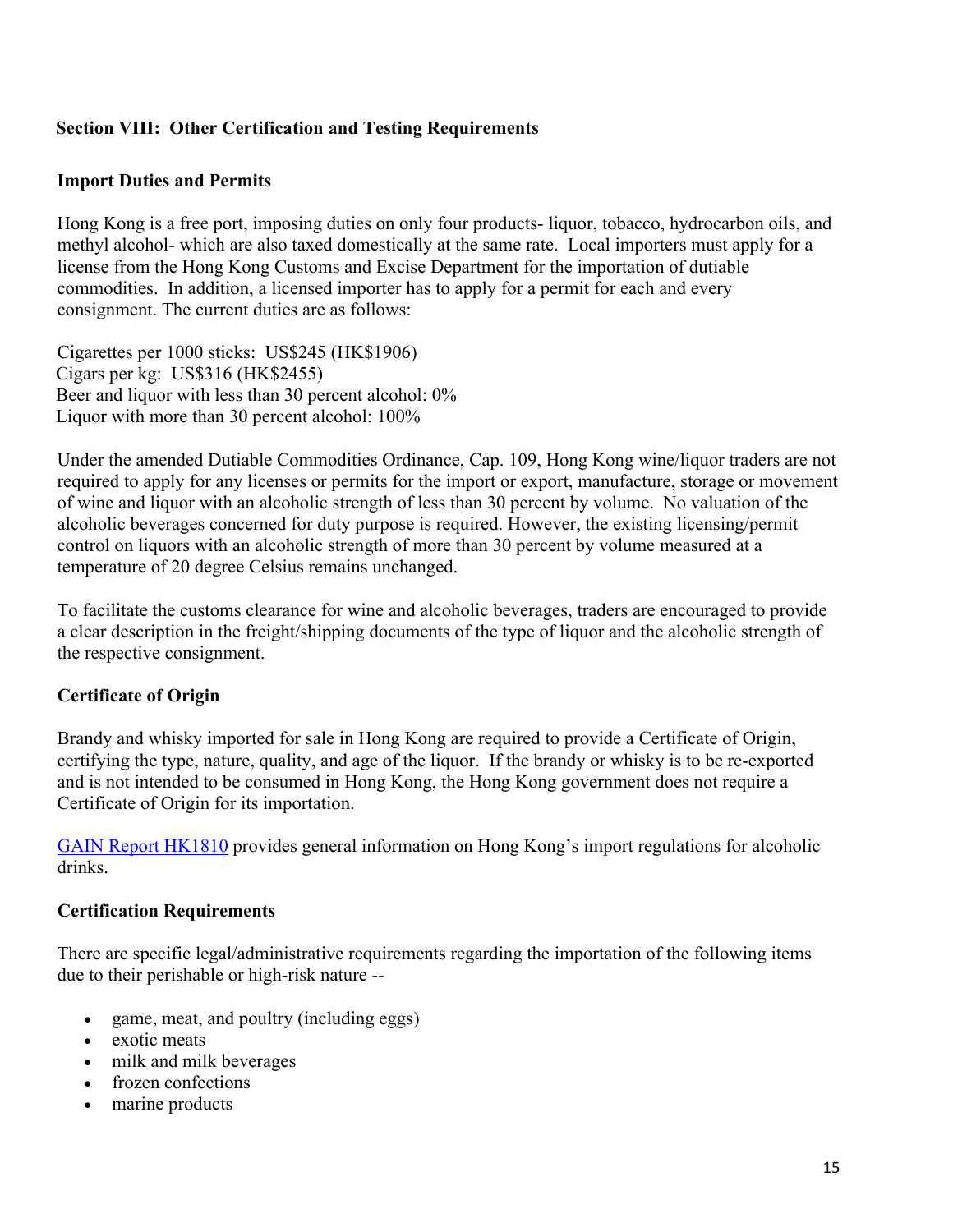- plants
- live animals
- endangered species
- health foods
- edible fats and oils

For samples of health certificates, exporters may read the ATO Hong Kong GAIN Report – [FAIRS](https://gain.fas.usda.gov/#/search)  [Certification.](https://gain.fas.usda.gov/#/search)

# **Imported Game, Meat, Poultry, and Eggs Regulations**

The importation of frozen or chilled beef, mutton and pork, and poultry is subject to import licensing control. The Center for Food Safety of the Food and Environmental Hygiene Department (FEHD) is responsible for issuing import licenses for these foods.

The Imported Game, Meat, Poultry, and Eggs Regulations require meat, poultry, and egg products imported to Hong Kong to have an official certificate issued by a competent authority recognized by the FEHD. The Department recognizes the United States Department of Agriculture as a competent authority. Hong Kong importers are required to apply for a permit in advance of the importation of ground meats, chilled meats, and beef products from the United States.

# **Exotic Meats**

U.S. exporters are advised to contact the Food Safety and Inspection Service (FSIS) or Agricultural Trade Office (ATO) Hong Kong to check if any trade protocol has been established between the United States and Hong Kong government with regard to the export of a particular exotic meat to Hong Kong.

Hong Kong's Center for Food Safety expects U.S. exporters to produce a health certificate issued by the USDA FSIS for all U.S. exotic meat exports to Hong Kong. Additionally, U.S. exporters are advised to contact the U.S. Fish and Wildlife Service to obtain the scientific name of the animal. If the animal is an endangered species, a Convention on International Trade in Endangered Species of Wild Fauna and Flora (C.I.T.E.S.) certificate is required for the importation and exportation of the product. In addition, the Hong Kong importer has to apply for an import license from the Hong Kong Agriculture, Fisheries and Conservation Department (AFCD) before the meat products of any endangered species can be imported into Hong Kong.

If the animal is not an endangered species, the U.S. exporter is required to obtain a certificate from the U.S. Fish and Wildlife Service certifying the animals' scientific name and its domesticated origin. This certificate is necessary for the importation of all exotic meats into Hong Kong. U.S. exporters, however, are strongly advised to enquire about the documentation requirements from the Center for Food Safety on a case-by-case basis.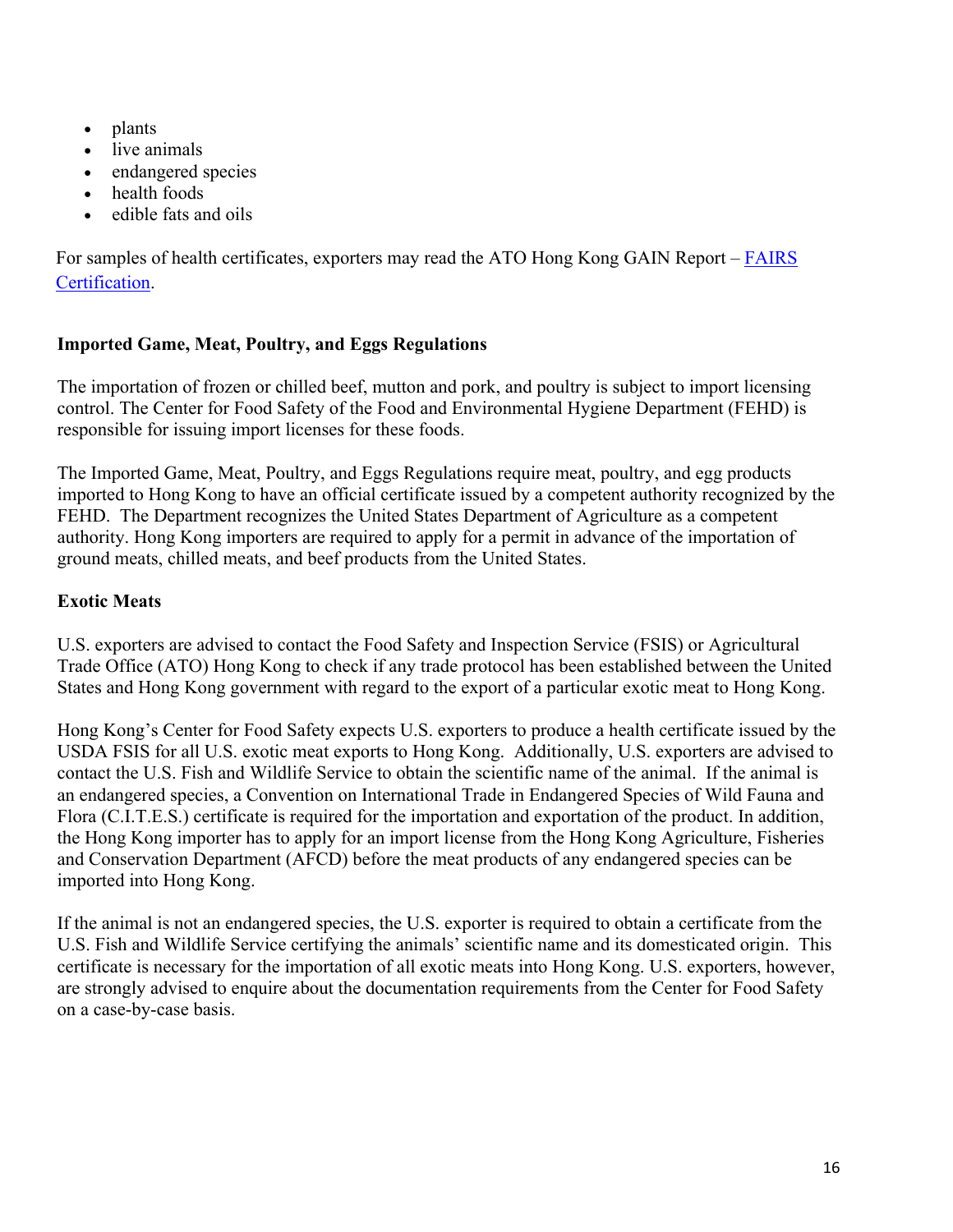# **Milk**

The Milk Regulation requires any fluid milk or milk beverage (including cream) to be imported into Hong Kong from a source of manufacture that has been approved by the Director of Food and Environmental Hygiene. The Assistant Director of the Center for Food Safety exercises the authority on behalf of the Director of FEHD to make the approval. Before importing these food products into Hong Kong, importers need to apply to the Assistant Director in writing and provide the following information:

- the full name and address of the milk or milk beverage processing plant;
- the law of the country of origin governing the production of milk or milk beverages;
- empty containers of the milk or milk beverage with labels;
- information on the heat treatment method of the milk or milk beverage and facilities, including production equipment and water supply, in the processing plant;
- a certificate from an appropriate authority in the country of origin for the purpose of --
	- 1. certifying the effectiveness and efficiency of the heat treatment method in pasteurizing or sterilizing the milk or milk beverage and that the products have been handled, processed, and packed under hygienic conditions
	- 2. showing the chemical and bacteriological quality of the products; and
- a statement from the manufacturer confirming the approximate shelf life of the products.

After obtaining the approval and satisfying other conditions, which may be imposed by the Assistant Director of the Center for Food Safety, importers may import the milk or milk (beverages) products into Hong Kong. Initially, an import permit is valid for six months, after four renewals, an import permit valid for one year may be issued. When a milk or milk beverage consignment arrives, before its release, products will be inspected and, if necessary, sampled by the Center for Food Safety. Upon the Center's satisfaction, a "release" letter will be issued to the local importer. Each milk shipment has to be accompanied by health certificates.

Hong Kong's milk regulation allows two types of milk registration: pasteurized and sterilized milk.

# **Frozen Confection**

The Frozen Confection Regulation requires any frozen confection to be imported into Hong Kong from a source of manufacture approved by the Director of Food and Environmental Hygiene. Assistant Director of the Center for Food Safety exercises the authority on behalf of the Director of FEHD to make the approval. Before importing these food products into Hong Kong, importers need to apply to the Assistant Director in writing and provide the following information:

- the full name and address of the frozen confection processing plant;
- the law of the country of origin governing the production of frozen confections;
- empty containers or wrappers of the frozen confection with labels;
- information on the heat treatment method of the frozen confection and facilities, including production equipment and water supply, in the processing plant;
- a certificate from an appropriate authority in the country of origin for the purpose of :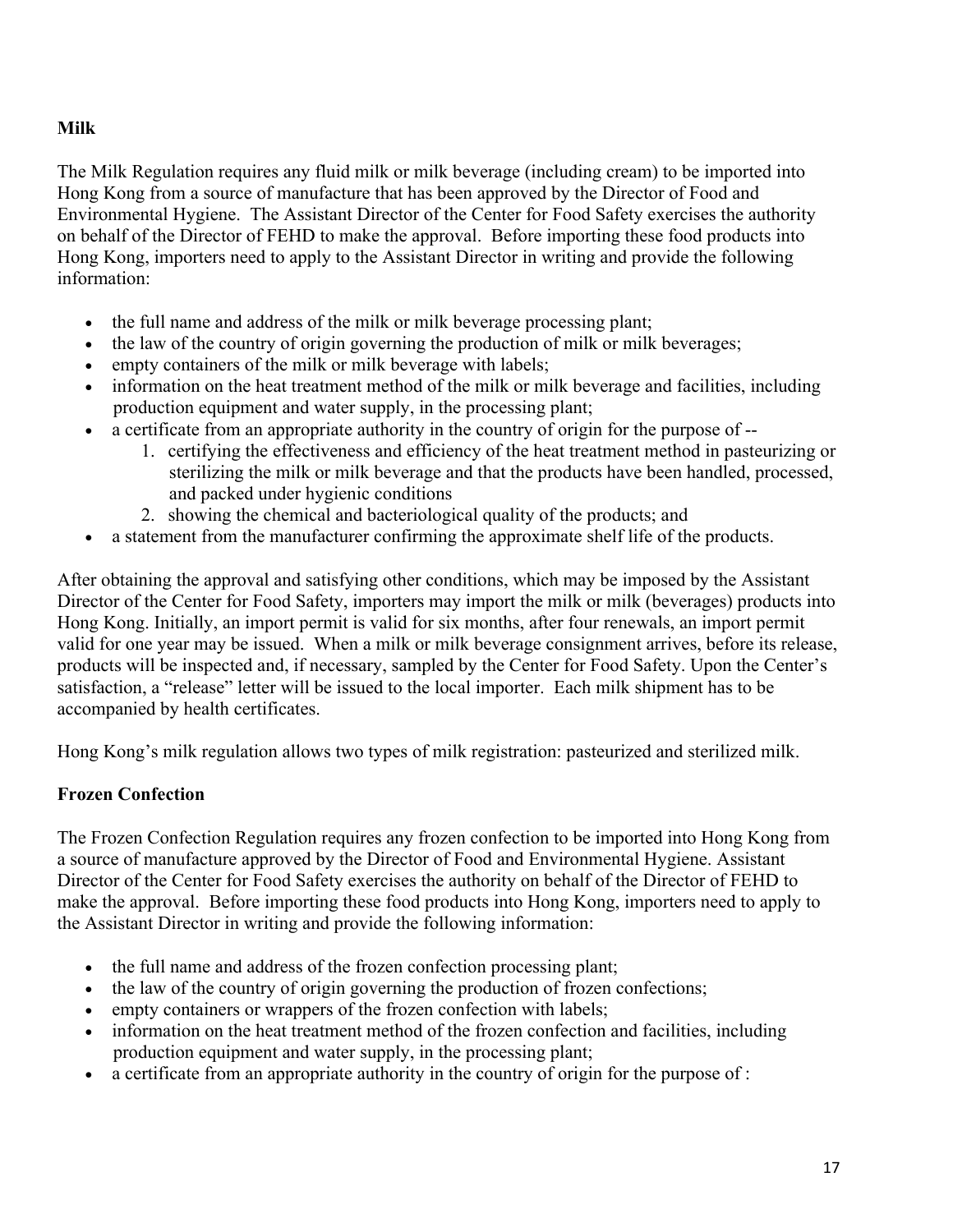- 1. certifying the effectiveness and efficiency of the heat treatment method in sterilizing the frozen - confection and that the products have been handled, processed and packed under hygienic conditions
- 2. showing the chemical and bacteriological quality of the products; and
- details of ingredients, including coloring matter, stabilizers, sweetening agents, etc., and their amount in the frozen confection.

After obtaining the approval and satisfying other conditions, which may be imposed by the Assistant Director of the Center for Food Safety, importers may import the frozen confections into Hong Kong. Initially, an import permit is valid for six months, however, after four renewals, an import permit valid for one year may be issued. When a frozen confection consignment arrives and before its release, the products will be inspected and if necessary, sampled by the Center. Upon the satisfaction of the Department, a "release" letter will be issued to the importer. Each frozen confection shipment has to be accompanied by a health certificate.

# **Marine Products**

Presently, it is not mandatory for seafood products to be accompanied by a health certificate, but U.S. exporters to Hong Kong usually supply health certificates to facilitate customs clearance, particularly for seafood products which are to be consumed raw. However, the certificates submitted do not have a standard attestation since the HKG has not established official health certification requirements for U.S. seafood products. The HKG accepts seafood certificates issued by individual states or the National Oceanic and Atmospheric Administration (NOAA).

When a consignment of seafood products arrives at entry points in Hong Kong, it may be subject to inspection or sampling. If the importer concerned is not able to present health certificates during inspection, the Center of Food Safety may take consignment samples for examination before release.

# **Plants**

The importation of plants to Hong Kong is subject to the Plant (Importation and Pest Control) Ordinance, Cap. 207. Any plant imported into Hong Kong must be accompanied by a Plant Import License issued by the Agriculture, Fisheries and Conservation Department and a valid Phytosanitary Certificate issued by the competent authority in the country of its origin.

No Plant Import License or Phytosanitary Certificate will be required for import of the following items:

- Cut flowers
- Fruits and vegetables for consumption
- Grains, pulses, seeds, and spices for human or animal consumption or for industrial use
- Timber and timber products including rattan and bamboo
- Dried tobacco and manufactured articles incorporating dried leaves
- Plants produced in and imported from China

To avoid any unnecessary delay in customs clearance for plants, U.S. exporters are advised to ask their Hong Kong importers to obtain a Plant Import License from the Hong Kong Agriculture, Fisheries and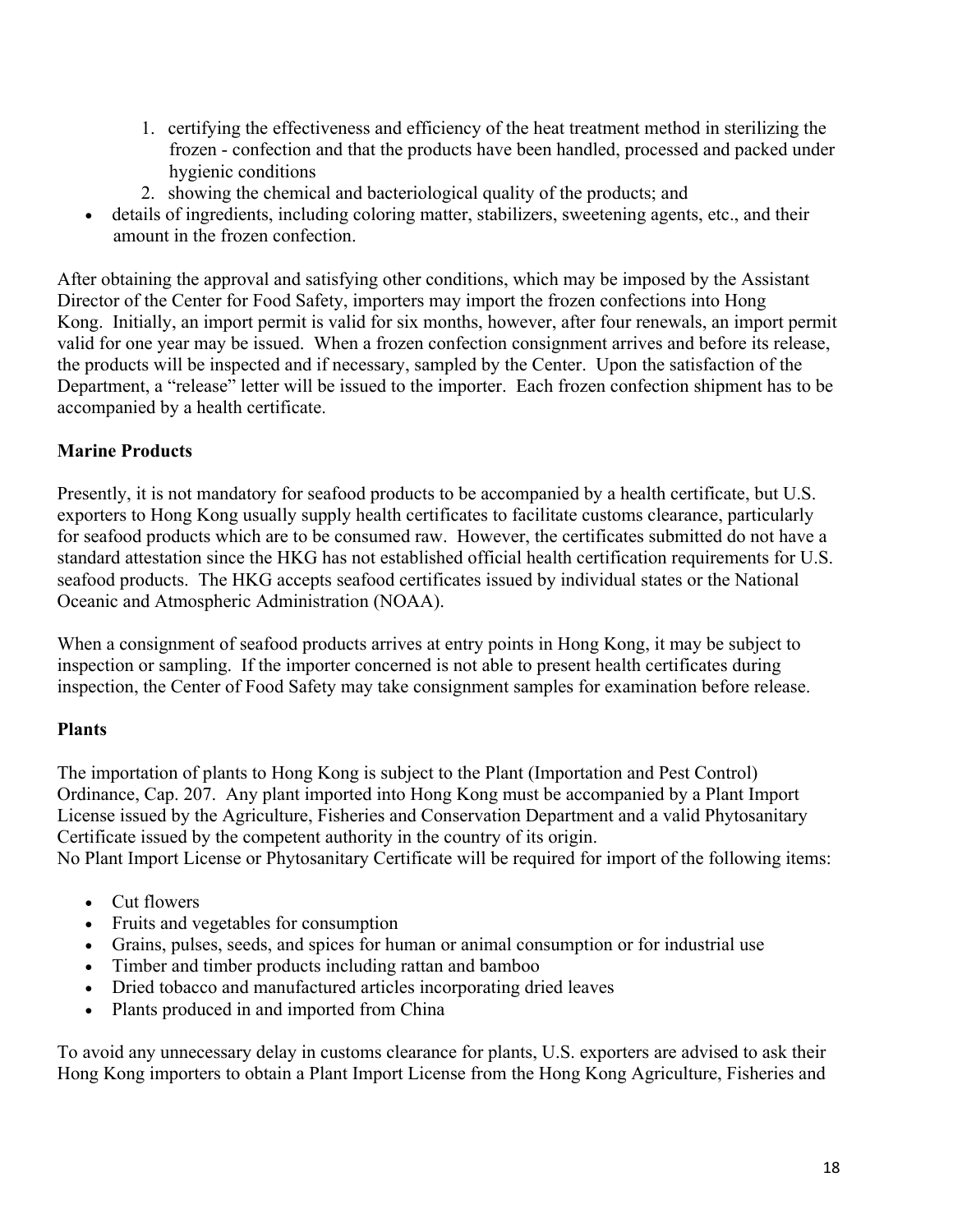Conservation Department prior to shipment of the plants. If the application is found to be in order, a Plant Import License will normally be issued after two working days from receipt of the application.

# **Live Animals**

The relevant legislation covering the importation of live animals is as follows:

- Public Health (Animals and Birds) Ordinance and Subsidiary Regulations, Cap. 139
- Prevention of Cruelty to Animals Ordinance, Cap.169
- Rabies Ordinance, Cap. 421
- Protection of Endangered Animals and Plants Ordinance, Cap.586
- Public Health and Municipal Services Ordinance and Subsidiary Legislation, Cap.132

Requirement for a Permit in Advance

Importation of live animals and birds is regulated under the Public Health (Animals and Birds) Regulations, Cap. 139 and the Rabies Ordinance, Cap. 421. Importers must apply for a permit from the Agriculture, Fisheries and Conservation Department before importation. The importer must be a locally-based person or a company incorporated in Hong Kong that is answerable to the laws of Hong Kong and shall take every precautionary measure to ensure compliance with all permit terms. The permit is valid for three months and good for one consignment. In addition to import permits, a valid veterinary health certificate issued by the competent veterinary authority of the exporting country must accompany animals and birds imported to Hong Kong.

The Agriculture, Fisheries and Conservation Department is the regulatory department. Its website provides [import requirements](http://www.afcd.gov.hk/english/quarantine/qua_ie/qua_ie.html) for animals and birds, including dogs, cats, breeding pigs, horses, birds, poultry, reptiles, etc.

### **Endangered Species**

The Protection of Endangered Species of Animals and Plants Ordinance, [Cap. 586](https://www.elegislation.gov.hk/hk/cap586), is the local legislation which gives effect to the Convention on International Trade in Endangered Species of Wild Fauna and Flora (CITES) in Hong Kong. The control regime follows closely the requirements under CITES.

CITES imposes different export and import controls according to the Appendices in which a species is listed. In general, species listed in Appendix I require an export license and an import permit, while an export license is adequate for species listed in Appendix II. No import permit is required for species listed in Appendix II. The licensing system covered by the ordinance is based on consignment or keeping premises rather than on individual species.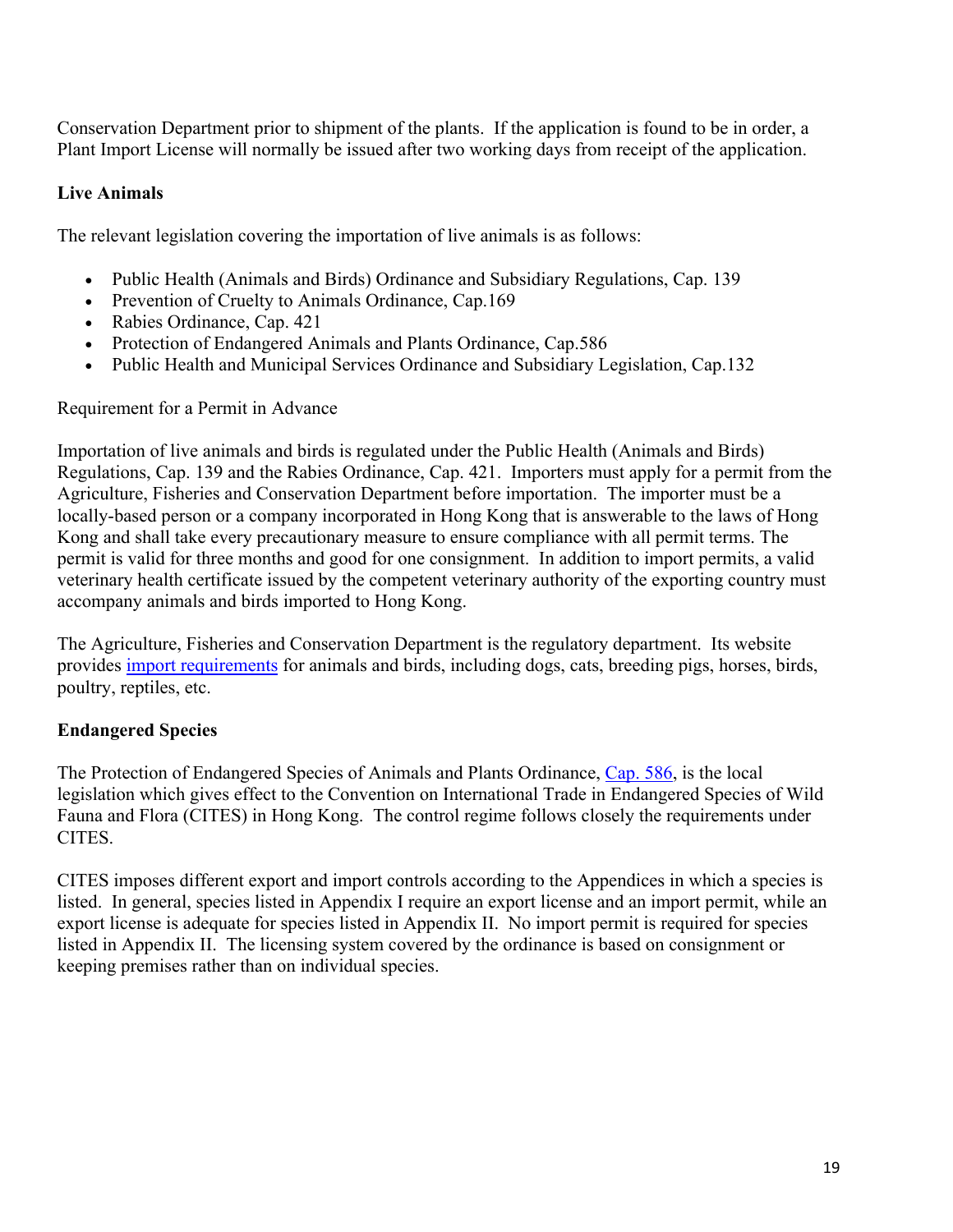The salient points of the Protection of Endangered Species Animals and Plants Ordinance are as follows:

# *Appendix I Species*

A) The importation of Appendix I species require a license issued in advance by AFCD. Each license is valid for one shipment at one time. Commercial trade in Appendix I species of wild origin is not allowed and AFCD will not issue a license. Appendix I animals bred in captivity for commercial purposes from CITES registered farms and Appendix I plants artificially propagated for commercial purposes are treated as Appendix II specimens and therefore subject to the same control as Appendix II specimens.

# *Appendix II Species*

- A) The ordinance does not require an import license for the importation of species listed on CITES Appendix II (Except for live species of wild origin). Export licenses issued by the exporting country are still required.
- B) Different from CITES requirements, the importation to Hong Kong of live species of wild origin from CITES Appendix II is required to have an import license in addition to an export license issued by the exporting country.
- C) The commercial importation of both wild and cultivated ginseng requires an export license issued by the exporting countries. Hong Kong traders do not need to apply for any import licenses. Individuals bringing in ginseng for personal use, regardless of wild or cultivated, do not need to produce an export license issued by the exporting country or import licenses issued by AFCD.

# *Appendix III listed Species*

A) For Appendix III listed species, the importation to Hong Kong requires an export license issued by exporting countries. The importation of an Appendix III species is required to have a valid CITES export permit or a certificate of origin issued by the exporting country. Traders do not need to apply for any import licenses from the Hong Kong government.

### **Dietary Supplements, Health and Organic Foods**

In Hong Kong, dietary supplements, foods with health claims on the label, and organic foods are subject to the same food ordinance as conventional foods. Retailers are expected to provide truthful labeling as regulated by [Chapter 132 Section 61](https://www.elegislation.gov.hk/hk/cap132?xpid=ID_1438402661216_001)– False Labeling and Advertisement of Food or Drugs.

Dietary supplements and health foods should not include medicinal ingredients or risk being regarded as pharmaceutical products. Pharmaceutical products are subject to registration under the Health Department and are regulated by the Pharmacy and Poisons Ordinance. On the other hand, Chinese medicine, some of which may be regarded as health food, is subject to the Chinese Medicine Ordinance. The Undesirable Medical Advertisements Ordinance ([Chapter 231\)](https://www.elegislation.gov.hk/index/chapternumber?p0=1&TYPE=1&TYPE=2&TYPE=3&LANGUAGE=E&CAP_NO_FR=231) prohibits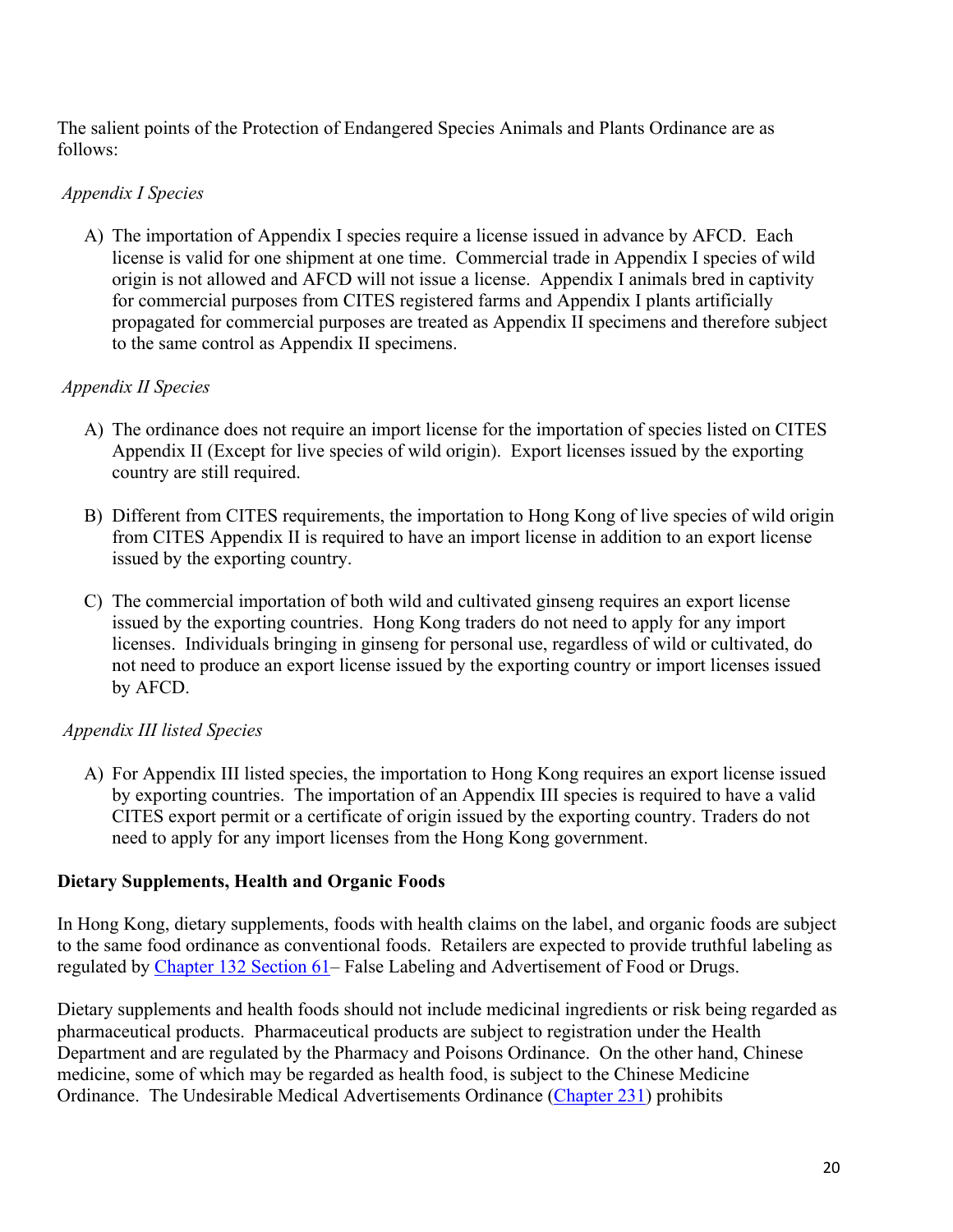advertisements claiming that a product has curative or preventive effects on any of the diseases listed in the schedule to the Ordinance.

The Hong Kong Organic Center provides organic certification for local produce but Hong Kong does not have a law regulating imported organic food products.

### <span id="page-20-0"></span>**Section IX: Import Procedures**

Documents required to facilitate customs clearance are:

- Manifests provided by shippers;
- Import licenses or removal permits (if required, importers should apply licenses or permits in advance);
- Other supporting documents such as bill of lading, airway bill, invoice, packing list, etc.

In addition, the Center for Food Safety requires importers to provide an official health certificate for the importation of meat and egg products, frozen confection, and milk products. When a consignment arrives and before its release, the products will be inspected, and if necessary, sampled. Upon the satisfaction of the Department, a "release" letter will be issued to the importer.

### <span id="page-20-1"></span>**Section X: Copyright and/Trademark Laws**

 The Intellectual Property Department has the responsibility to protect intellectual property in Hong Kong. It provides trademark, patent, and designs registration. The Trade Marks Ordinance stipulates the registration procedure of trademarks and the range of signs that can be registered as marks. Also the ordinance allows parallel imports except when "the condition of the goods has been changed or impaired after they have been put on the market, and the use of the registered trade mark in relation to those goods is detrimental to the distinctive character or repute of the trade mark".

The government supports an [online trademarks search facility](http://ipsearch.ipd.gov.hk/index.html) that contains all registered trademarks and trademark applications in force on the Hong Kong Register of Trade Marks. The search facility is free.

### <span id="page-20-2"></span>**Appendix 1: Government Regulatory Key Agency Contacts**

#### <span id="page-20-3"></span>**Department to implement food safety control policy**

The Center for Food Safety Food & Environmental Hygiene Department 43/F., Queensway Govt Offices 66 Queensway Hong Kong Tel: 852-2868-0000 Fax: 852-2834-8467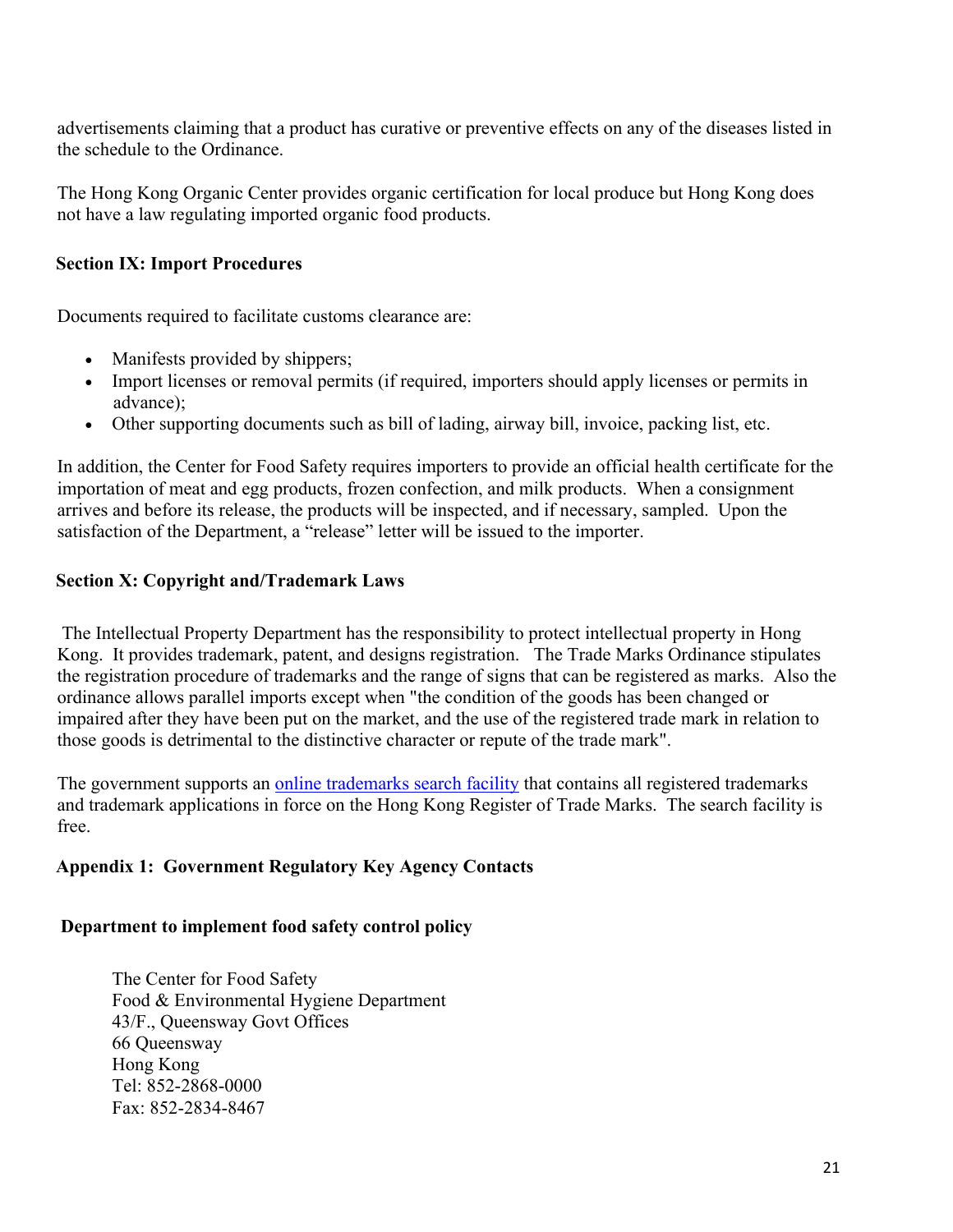Website: [http://www.fehd.gov.hk](http://www.fehd.gov.hk/) E-mail: rc@fehd.gov.hk

Department to control the importation of plants and live animals

Agriculture, Fisheries & Conservation Department 5-8/F., Cheung Sha Wan Govt Offices 303, Cheung Sha Wan Rd Kowloon, Hong Kong Tel: 852-2708-8885 Fax: 852-2311-3731 Website: <https://www.afcd.gov.hk/english/index.html> E-mail: mailbox@afcd.gov.hk

Department to register health foods containing medicinal ingredients

Department of Health Pharmaceuticals Registration Import & Export Control Section 18th Floor, Wu Chung House 213 Queen's Road East, Wanchai Hong Kong Tel: 852-2961-8754 Fax: 852-2834-5117 Website: [http://www.dh.gov.hk/english/main/main\\_ps/main\\_ps.html](http://www.dh.gov.hk/english/main/main_ps/main_ps.html)

Department to issue licenses for imported dutiable commodities

Hong Kong Customs & Excise Department Office of Dutiable Commodities Administration 6-9th floors, Harbor Building 38 Pier Road Central Hong Kong Tel: 852-2815-7711 Fax: 852-2581-0218 Website: <http://www.info.gov.hk/customs> Email: customsenquiry@cutsoms.gov.hk

Department for Trade Mark Registration

Intellectual Property Department Trade Marks Registry 24th and 25th Floors, Wu Chung House 213 Queen's Road East Wan Chai